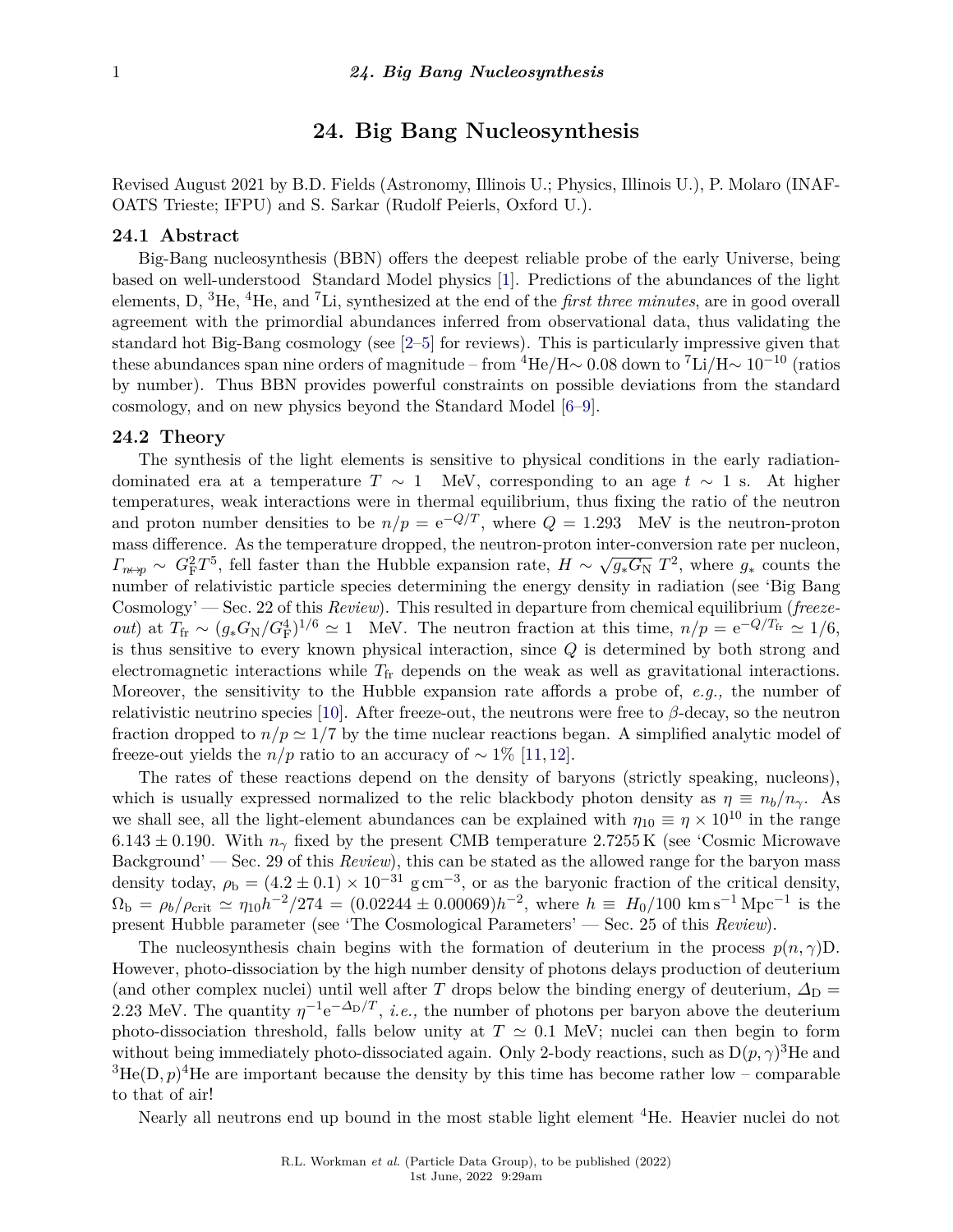form in any significant quantity both because of the absence of stable nuclei with mass number 5 or 8 (which impedes nucleosynthesis via  $n^4$ He,  $p^4$ He or  $^4$ He<sup>4</sup>He reactions), and the large Coulomb barriers for reactions such as  ${}^{3}He({}^{4}He,\gamma){}^{7}Li$  and  ${}^{3}He({}^{4}He,\gamma){}^{7}Be$ . Hence the primordial mass fraction of <sup>4</sup>He,  $Y_p \equiv \rho(^{4}He)/\rho_b$ , can be estimated by the simple counting argument

$$
Y_{\rm p} = \frac{2(n/p)}{1 + n/p} \simeq 0.25\tag{24.1}
$$

where strictly speaking this gives the baryon fraction in  ${}^{4}$ He, which is what we will quote throughout. This differs slightly from the mass fraction due to small binding energy corrections.

There is little sensitivity here to the actual nuclear reaction rates for the production of <sup>4</sup>He. Nuclear rates are, however, critically important in determining the other 'left-over' abundances: D and <sup>3</sup>He at the level of a few times  $10^{-5}$  by number relative to H, and <sup>7</sup>Li/H at the level of about  $10^{-10}$  (when  $\eta_{10}$  is in the range 1–10). These values can be understood in terms of approximate analytic arguments [\[12,](#page-10-7) [13\]](#page-10-8).

The elemental abundances shown in Fig. 24.1 as a function of  $\eta_{10}$  were calculated using an updated version [\[14\]](#page-10-9) of the Wagoner code [\[1\]](#page-10-0); other versions [\[15–](#page-10-10)[17\]](#page-10-11) too are publicly available. The <sup>4</sup>He curve includes small corrections due to radiative processes at zero and finite temperatures [\[18\]](#page-10-12), non-equilibrium neutrino heating during *e* <sup>±</sup> annihilation [\[19\]](#page-10-13), and finite nucleon mass effects [\[20\]](#page-10-14); the range primarily reflects the  $2\sigma$  uncertainty in the neutron lifetime. The spread in the curves for D, <sup>3</sup>He, and <sup>7</sup>Li corresponds to the  $2\sigma$  uncertainties in nuclear cross sections, as estimated by Monte Carlo methods [\[21](#page-10-15)[–24\]](#page-10-16). The input nuclear data have been carefully reassessed [\[2,](#page-10-1)[14,](#page-10-9)[21–](#page-10-15)[31\]](#page-10-17), leading to improved precision for the abundance predictions. In particular, the uncertainty in <sup>7</sup>Li/H at interesting values of *η* has been reduced recently by a factor  $\sim$  2, a consequence of a similar reduction in the error budget [\[32\]](#page-11-0) for the dominant mass-7 production channel  ${}^{3}$ He( ${}^{4}$ He,  $\gamma$ )<sup>7</sup>Be. Polynomial fits to the predicted abundances and the error correlation matrix have been given in refs. [\[23,](#page-10-18) [33\]](#page-11-1). The boxes in Fig 24.1 show the observationally inferred primordial abundances with their associated uncertainties, as discussed below.

The nuclear reaction cross sections important for BBN have all been measured at the relevant energies. Recently however there have been substantial advances in the precision of light element observations (e.g., D/H) and in the determination of cosmological parameters (e.g., from *Planck*). This motivates corresponding improvement in BBN predictions and thus in the key reaction cross sections. Recent measurements of  $D(p, \gamma)^3$  He by the LUNA collaboration have significantly improved the precision of  $D/H$  predictions [\[34\]](#page-11-2). Even so, the nuclear uncertainties still leave  $D/H$ prediction errors larger than those of the observations [\[14,](#page-10-9) [30,](#page-10-19) [31\]](#page-10-17). The  $D(D, n)^3$ He and  $D(D, p)^3$ *H* reactions now not only dominate the uncertainty budget, but they can give significantly different D/H predictions depending on whether one uses just the empirical determination of the cross sections, or also uses theory to guide the functional form. Clearly, more experimental data is needed.

An additional experimental parameter important in determining the light element abundances is the neutron lifetime,  $\tau_n$ , which normalizes (the inverse of)  $\Gamma_{n\leftrightarrow p}$ . Its value has been revised downwards to  $\tau_n = 879.4 \pm 0.6$  s (see *N* Baryons Listing).

### **24.3 Observations: the Light Element Abundances**

BBN theory predicts the universal abundances of D,  ${}^{3}$ He,  ${}^{4}$ He, and <sup>7</sup>Li which are essentially fixed by *t* ∼ 180 s. However, abundances are *derived* at much later epochs, after stellar nucleosynthesis commenced. Stars produce heavy elements such as C, N, O, and Fe ("metals"), while the ejected remains of stellar processing alters the light element abundances from their primordial values. Thus, one seeks astrophysical sites with low metal abundances to measure light element abundances that are closer to primordial.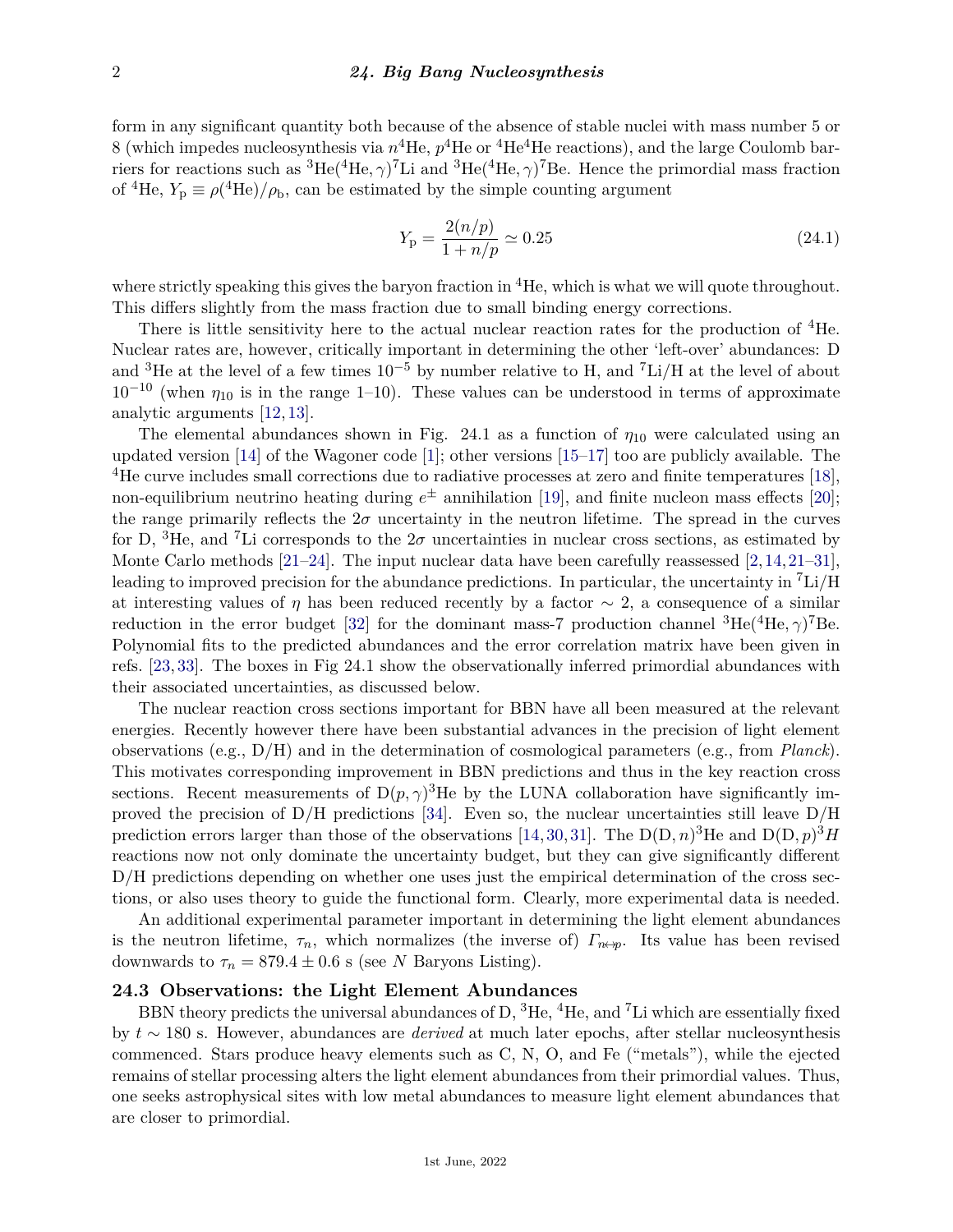BBN is the only significant source of deuterium which is entirely destroyed when it is cycled into stars [\[35\]](#page-11-3). Thus, any detection provides a lower limit to primordial  $D/H$ , and an upper limit on  $\eta_{10}$ . The best proxy to the primordial value of D is its measure in distant and chemically unprocessed matter, where stellar processing (astration) is minimal [\[35\]](#page-11-3). This has become possible with the advent of large telescopes, but after nearly three decades of observational efforts we have only 16 determinations listed in Table 24.1 [\[36](#page-11-4)[–49\]](#page-11-5).

High-resolution spectra reveal the presence of D in high-redshift, low-metallicity quasar absorption systems via its isotope-shifted Lyman- $\alpha$  absorption features, though, unfortunately, these are often obscured or contaminated by the hydrogen features of the Lyman- $\alpha$  forest.

A few DLA systems show D lines resolved up to the higher members of the Lyman series. Recent determinations [\[40,](#page-11-6)[42\]](#page-11-7) and re-analyses [\[41,](#page-11-8)[49,](#page-11-5)[51\]](#page-11-9) provide strikingly improved precision over earlier work. The weighted mean of the 11 most precise measurements in Table 24.1 is (with 1% precision):

$$
D/H|_{p} \times 10^{6} = (25.47 \pm 0.25). \tag{24.2}
$$

Considering all the 16 extant determinations, the weighted mean is  $D/H|_p \times 10^6 = (25.36 \pm 0.26)$ , while different selections provide  $D/H|_p \times 10^6 = (25.27 \pm 0.30)$  [\[51\]](#page-11-9) or  $D/H|_p \times 10^6 = (25.45 \pm 0.25)$ [\[52\]](#page-11-10), all consistent with each other. Metallicities of the absorbers are (0*.*001−0*.*03)× Solar, i.e. at a level where no significant astration is expected [\[37,](#page-11-11)[53\]](#page-11-12). D/H shows no correlation with metallicity, redshift, or the neutral hydrogen column density  $N(HI)$  (=  $\int_{\text{los}} n_{\text{HI}} ds$ ) integrated over the lineof-sight through the absorber. In the Galaxy D/H measurements are anti-correlated with metal abundances, which suggests that interstellar D partly resides in dust particles [\[54\]](#page-11-13). However, in the absorbers where deuterium is measured, the dust content is quite small as implied by Solar proportions of the abundances of refractory and non refractory elements. This is consistent with the measured D/H being truly representative of the primordial value.

The primordial <sup>4</sup>He abundance is best determined through recombination emission lines of He and H in the most metal-poor extragalactic HII (ionized) regions, *viz.* blue compact galaxies, generally found at low redshift. There is now a large body of data on  ${}^{4}$ He and CNO in these galaxies. with over 1000 such systems in the Sloan Digital Sky Survey alone [\[59\]](#page-11-14). These data confirm that the stellar contribution to the helium abundance is positively correlated with metal production, so extrapolation to zero metallicity gives the primordial <sup>4</sup>He abundance  $Y_p$ . However, HII regions are complex systems and several physical parameters enter in the He/H determination, notably the electron density and temperature, as well as reddening. Thus, systematic effects dominate the uncertainties in the abundance determination [\[60,](#page-11-15)[61\]](#page-11-16). A major step forward has been the inclusion of the He *λ*10830 infrared emission line which shows a strong dependence on the electron density and is thus useful to break the degeneracy with the temperature, allowing for a more robust helium abundance determination. In recent works the underlying <sup>4</sup>He stellar absorption, and/or the newly derived values of the HeI-recombination and H-excitation-collisional coefficients are adressed and the <sup>4</sup>He abundances have increased significantly. Some recent results are reported in Table 24.2.

There is a reassuring convergence towards the value of  $Y_p = 0.245$  between detailed analyses of specific extragalactic HII regions with other (statistically more significant) analyses of many systems. Thus our recommended <sup>4</sup>He abundance is:

$$
Y_{\rm p} = 0.245 \pm 0.003. \tag{24.3}
$$

The central value is close to the mean/weighted average of the values in Table 24.2, however we caution that combining these partially overlapping data sets is not straightforward. The uncertainty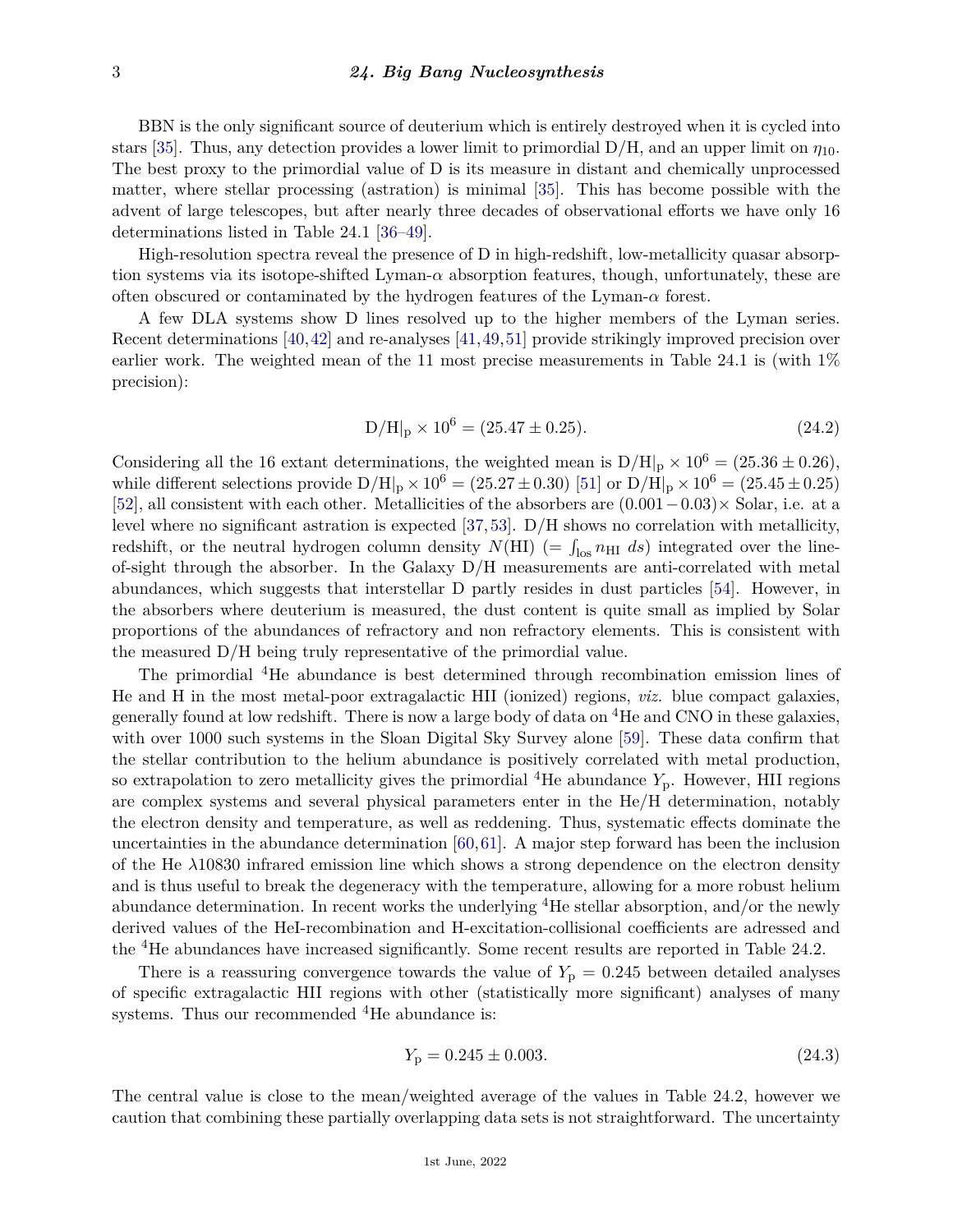

Figure 24.1: The primordial abundances of <sup>4</sup>He, D, <sup>3</sup>He, and <sup>7</sup>Li as predicted by the standard model of Big-Bang nucleosynthesis — the bands show the 95% CL range [\[50\]](#page-11-17). Boxes indicate the observed light element abundances. The narrow vertical band indicates the CMB measure of the cosmic baryon density, while the wider band indicates the BBN  $D+<sup>4</sup>$ He concordance range (both at 95% CL).

reflects the combined statistical and systematic errors, with the latter, estimated to be  $\pm 0.002$  [\[67\]](#page-12-0), being dominant.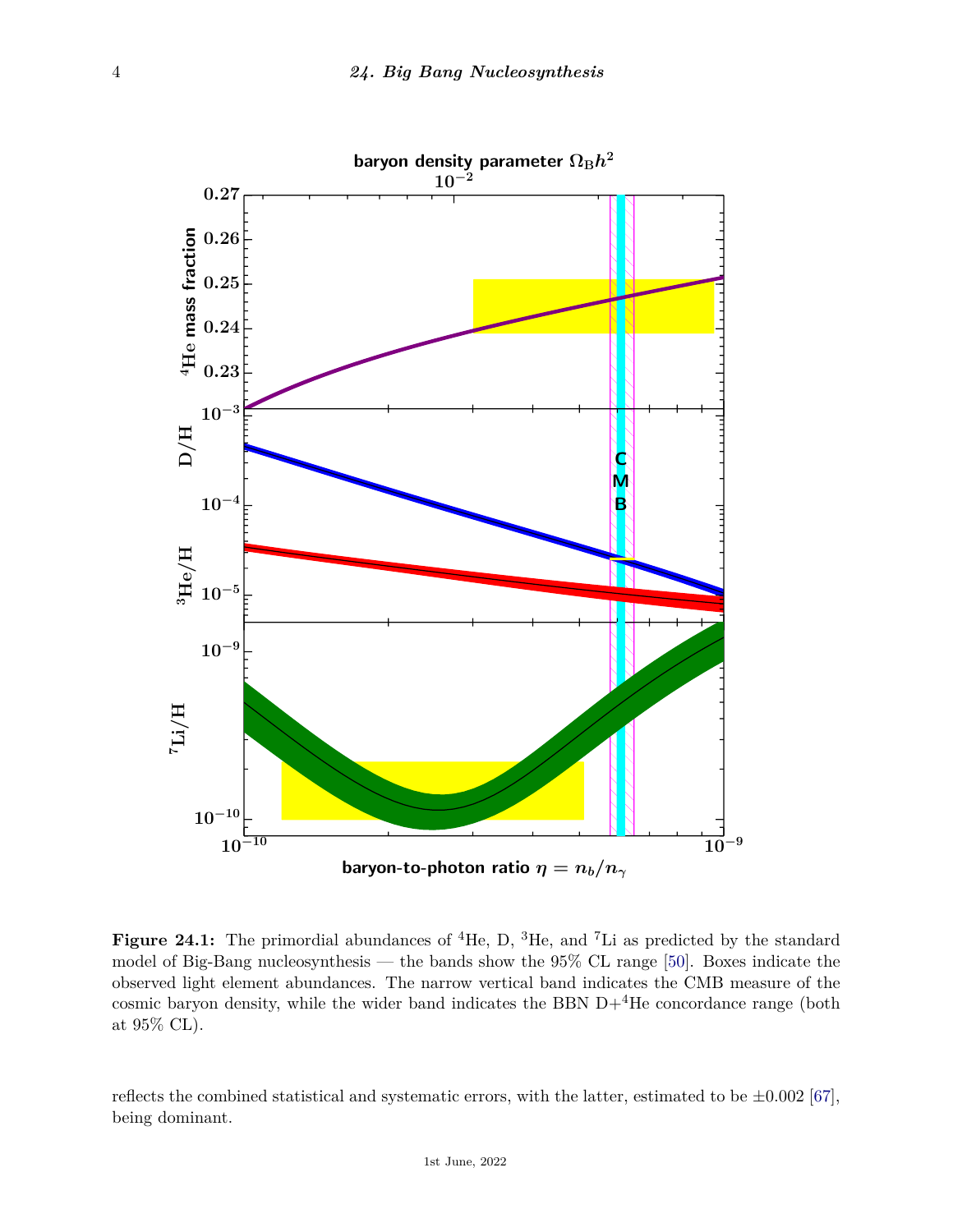| QSO   |                                     | $z_{\rm em}$     | $z_{\rm abs}$ | $\log N({\rm (HI)})$ | [X/H]    | $(D/H) \times 10^6$ | Ref                           |
|-------|-------------------------------------|------------------|---------------|----------------------|----------|---------------------|-------------------------------|
| QSO   | $2206 - 199$                        | 2.56             | 2.076         | $20.436 \pm 0.008$   | $-2.04$  | $16.5 \pm 3.5$      | [55]                          |
| QSO   | $0347 - 3819$                       | 3.22             | 3.025         | $20.63 \pm 0.09$     | $-1.25$  | $22.4 \pm 6.7$      | [56]                          |
|       | SDSS J1134+5742                     | 3.52             | 3.411         | $17.95 \pm 0.05$     | $< -4.2$ | $20.4 \pm 6.1$      | [44]                          |
| QSO   | <b>CTQ 247</b>                      | 3.02             | 2.621         | $20.45 \pm 0.10$     | $-1.99$  | $28.0 \pm 8.0$      | $\left[46\right]$             |
| SDSS. | $1337 + 3152$                       | 3.17             | 3.168         | $20.41 \pm 0.15$     | $-2.68$  | $12.0 \pm 5.0$      | [57]                          |
|       | SDSS J1419+0829                     | 3.03             | 3.049         | $20.392 \pm 0.003$   | $-1.92$  | $25.1 \pm 0.5$      | $\left[ 39\right]$            |
| ΗS    | $0105 + 1619$                       | 2.65             | 2.536         | $19.40 \pm 0.01$     | $-1.77$  | $25.8 \pm 1.5$      | $\left[ 39\right]$            |
| QSO   | B0913+0715                          | 2.78             | 2.618         | $20.312 \pm 0.008$   | $-2.40$  | $25.3 \pm 1.0$      | $\left[ 39\right]$            |
|       | SDSS J1358+0349                     | 2.89             | 2.853         | $20.524 \pm 0.006$   | $-2.33$  | $26.2 \pm 0.7$      | [40]                          |
|       | SDSS J1358+6522                     | 3.17             | 3.067         | $20.50 \pm 0.01$     | $-2.33$  | $25.8 \pm 1.0$      | $\left[ 39\right]$            |
|       | SDSS J1558-0031                     | 2.82             | 2.702         | $20.75 \pm 0.03$     | $-1.55$  | $24.0 \pm 1.4$      | $\left[ 39\right]$            |
| PKS   | $1937 - 1009$                       | 3.78             | 3.256         | $18.09 \pm 0.03$     | $-1.87$  | $24.5 \pm 2.8$      | [58]                          |
| QSO   | $J1444+2919$                        | 2.66             | 2.437         | $19.983 \pm 0.010$   | $-2.04$  | $19.7 \pm 3.3$      | $\left[42\right]$             |
| PKS   | $1937 - 1009$                       | 3.78             | 3.572         | $17.925 \pm 0.006$   | $-2.26$  | $26.2 \pm 0.5$      | $\left[49\right]$             |
| QSO   | $1009 + 2956$                       | 2.63             | 2.504         | $17.362 \pm 0.005$   | $-2.50$  | $24.8 \pm 4.1$      | [52]                          |
| QSO   | $1243 + 307$                        | 2.55             | 2.525         | $19.761 \pm 0.026$   | $-2.77$  | $23.9 \pm 1.0$      | $\left\lceil 51 \right\rceil$ |
|       |                                     |                  |               |                      |          |                     |                               |
|       | Weighted mean of all 16             | $25.38 \pm 0.25$ |               |                      |          |                     |                               |
|       | Weighted mean of the most recent 11 | $25.47 \pm 0.25$ |               |                      |          |                     |                               |
|       |                                     |                  |               |                      |          |                     |                               |

**Table 24.1:** D*/*H measurements. For systems with multiple measurements we used the most recent one which is generally more precise.

**Table 24.2:** Recent primordial <sup>4</sup>He measurements in extragalactic HII regions.

| $Y_{\rm p}({}^4\text{He})$ | $\pm1\sigma_{\rm stat}$ | $\pm1\sigma_{\rm sys}$ | $\pm1\sigma_{\rm tot}$ | $#$ systems | Ref                |
|----------------------------|-------------------------|------------------------|------------------------|-------------|--------------------|
| 0.2453                     | 0.0034                  |                        |                        | 16          | [62]               |
| 0.2451                     | 0.0019                  | 0.0018                 | 0.0026                 |             | [63]               |
| 0.243                      | 0.005                   |                        |                        | 16          | [64]               |
| 0.2462                     | 0.0022                  |                        |                        | 120         | [65]               |
| 0.2436                     | 0.0040                  |                        |                        | 54          | [66]               |
| 0.2448                     | 0.0027                  | 0.0018                 | 0.0033                 |             | $\left[ 67\right]$ |
|                            |                         |                        |                        |             |                    |

The best suited objects for the determination of primordial <sup>7</sup>Li are metal-poor stars in the Galactic halo, which have metallicities going down to  $10^{-6}$  of the Solar value [\[68\]](#page-12-2). Observations have long shown [\[69](#page-12-3)[–72\]](#page-12-4) that <sup>7</sup>Li does not vary significantly in halo dwarfs with metallicities *<*∼ 1*/*30 of Solar — the *Spite plateau* [\[69,](#page-12-3)[73\]](#page-12-5). Recent observations show a puzzling drop in the Li/H abundance in metal-poor stars with  $[Fe/H] < -3.0$  [\[74–](#page-12-6)[76\]](#page-12-7). This becomes particularly acute at the very low metallicity end where only one star out of the seven dwarfs with metallicities [Fe*/*H] *<*∼ −4*.*5 shows a <sup>7</sup>Li abundance close to the Spite Plateau, while in the others where it ought to be present it is either lower or totally absent [\[68,](#page-12-2)[77\]](#page-12-8). The reason for the increase in scatter at low metallicity is unknown and prevents derivation of the primordial <sup>7</sup>Li value by extrapolation to zero metallicity [\[75,](#page-12-9) [76\]](#page-12-7).

To estimate the primordial <sup>7</sup>Li value we consider only stars with metallicity in the range −2*.*8 *<* [Fe*/*H] *<* −1*.*5 [\[76\]](#page-12-7), where no scatter in excess of the observational errors is observed. This yields: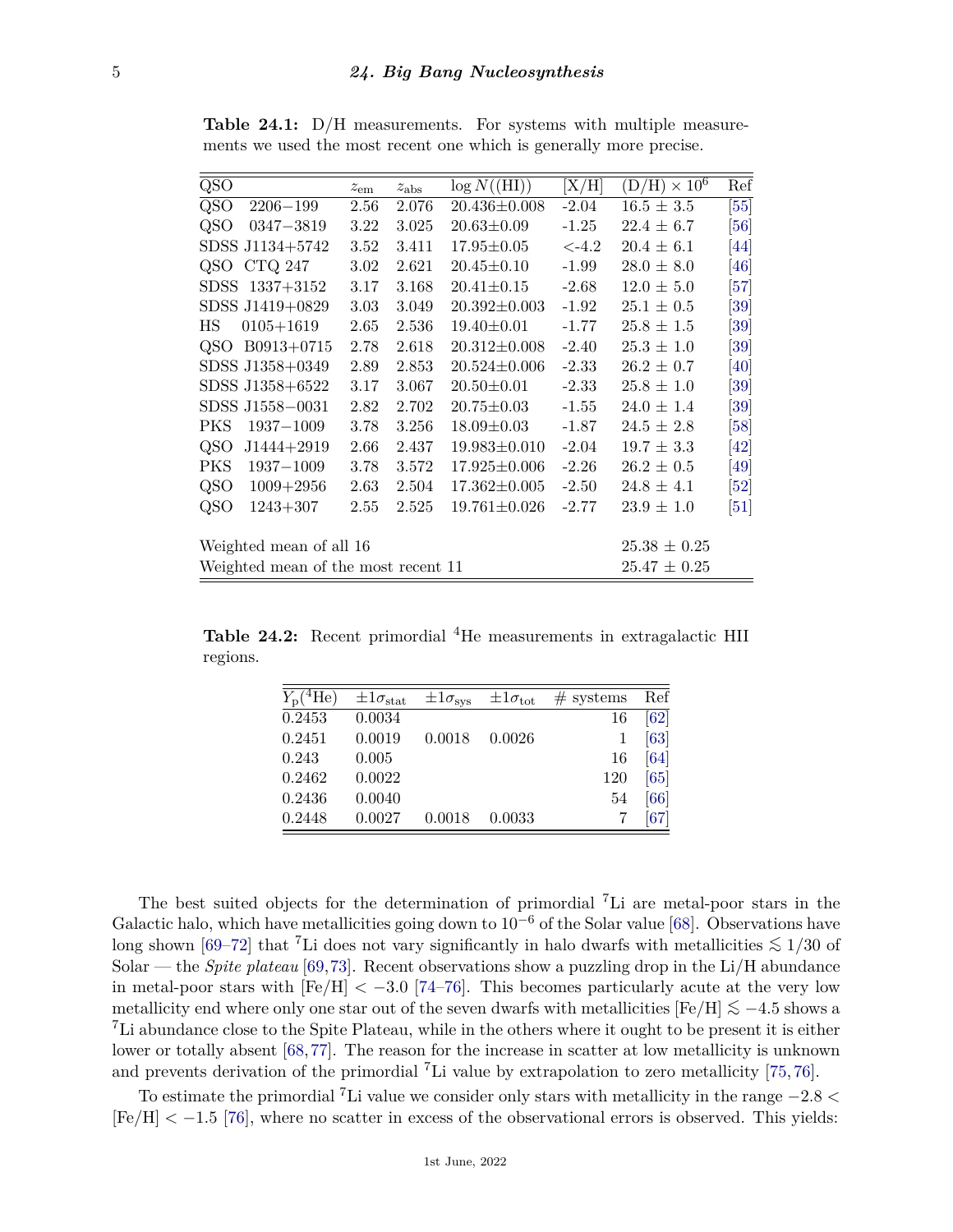$$
\text{Li/H}|_{\text{p}} = (1.6 \pm 0.3) \times 10^{-10}.
$$
 (24.4)

Strictly speaking the suggested primordial <sup>7</sup>Li abundance should be considered a *lower bound* rather than a measure. In fact, <sup>7</sup>Li in Pop II stars may have been partially destroyed due to mixing of the outer layers with the hotter interior [\[78\]](#page-12-10). Such processes can be constrained by the absence of significant scatter in <sup>7</sup>Li versus T*ef f* [\[71\]](#page-12-11), but <sup>7</sup>Li depletion by a factor as large as ∼ 1*.*8 may have occurred [\[71,](#page-12-11)[79\]](#page-12-12). Stellar determination of Li abundances typically sum over both <sup>6</sup>Li and <sup>7</sup>Li isotopes. however, high-precision measurements indicate  ${}^{6}Li/{}^{7}Li \leq 0.05$ , thus confirming that <sup>7</sup>Li is dominant [\[80\]](#page-12-13).

The primordial abundance of <sup>3</sup>He has the poorest observational determination of all of the light nuclides. The only data available come from the Solar system and from solar-metallicity HII regions in the Galaxy  $[81]$ . Therefore, inferring the primordial <sup>3</sup>He abundance is problematic, compounded by the fact that stellar nucleosynthesis models for <sup>3</sup>He are in conflict with observations. Consequently, we consider it inappropriate to use  ${}^{3}$ He (and also D+ ${}^{3}$ He) as a cosmological probe.

# **24.4 Concordance, Dark Matter, and the CMB**

We now use the observed light element abundances to test the theory. We first consider standard BBN, which is based on Standard Model physics alone, so  $N_{\nu} = 3$  and the only free parameter is the baryon-to-photon ratio *η*. (The implications of BBN for physics beyond the Standard Model will be considered below). Thus, any abundance measurement determines *η*, and additional measurements overconstrain the theory and thereby provide a consistency check.

While the  $\eta$  ranges spanned by the boxes in Fig 24.1 do not all overlap, they are all within a factor  $\sim$  2 of each other. In particular, the lithium abundance corresponds to  $\eta$  values that are inconsistent with that of the (now very precise)  $D/H$  abundance as well as the less-constraining <sup>4</sup>He abundance. This discrepancy marks the *lithium problem*. The problem could simply reflect difficulty in determining the primordial lithium abundance, or could hint at a more fundamental omission in the theory. The possibility that lithium reveals new physics is addressed in detail in the next section. If however we exclude the lithium constraint because its inferred abundance suffers from systematic uncertainties, then  $D/H$  and <sup>4</sup>He are in agreement. The concordant *η* range is essentially determined by D/H, and yields [\[50\]](#page-11-17)

$$
\eta_{10} = 6.143 \pm 0.190 \tag{24.5}
$$

where the errors are  $1\sigma$ . Despite the lithium problem, the overall concordance remains remarkable: using only well-established microphysics we can extrapolate back to *t* ∼ 1 s to predict light element abundances spanning nine orders of magnitude, in approximate agreement with observation. This is a major success for the standard cosmology, and inspires confidence in extrapolation back to such early times.

This concordance provides a measure of the baryon content:

$$
\Omega_{\rm b}h^2 = 0.02244 \pm 0.00069\tag{24.6}
$$

where again errors are  $1\sigma$ , a result that plays a key role in our understanding of the matter budget of the Universe. First of all  $\Omega_b \ll 1$ , *i.e.*, baryons cannot close the Universe [\[82\]](#page-12-15). Furthermore, the cosmic density of (optically) luminous matter is  $\Omega_{\text{lum}} \simeq 0.0024 \text{h}^{-1}$  [\[83\]](#page-12-16), so that  $\Omega_{\text{b}} \gg \Omega_{\text{lum}}$ : most baryons are optically dark, probably in the form of a diffuse intergalactic medium [\[84\]](#page-12-17). Finally, given that  $\Omega_m \sim 0.3$  (see the 'Dark Matter' and 'Cosmological Parameters' reviews), we infer that most matter in the Universe is not only dark, but also takes some non-baryonic (more precisely, non-nucleonic) form.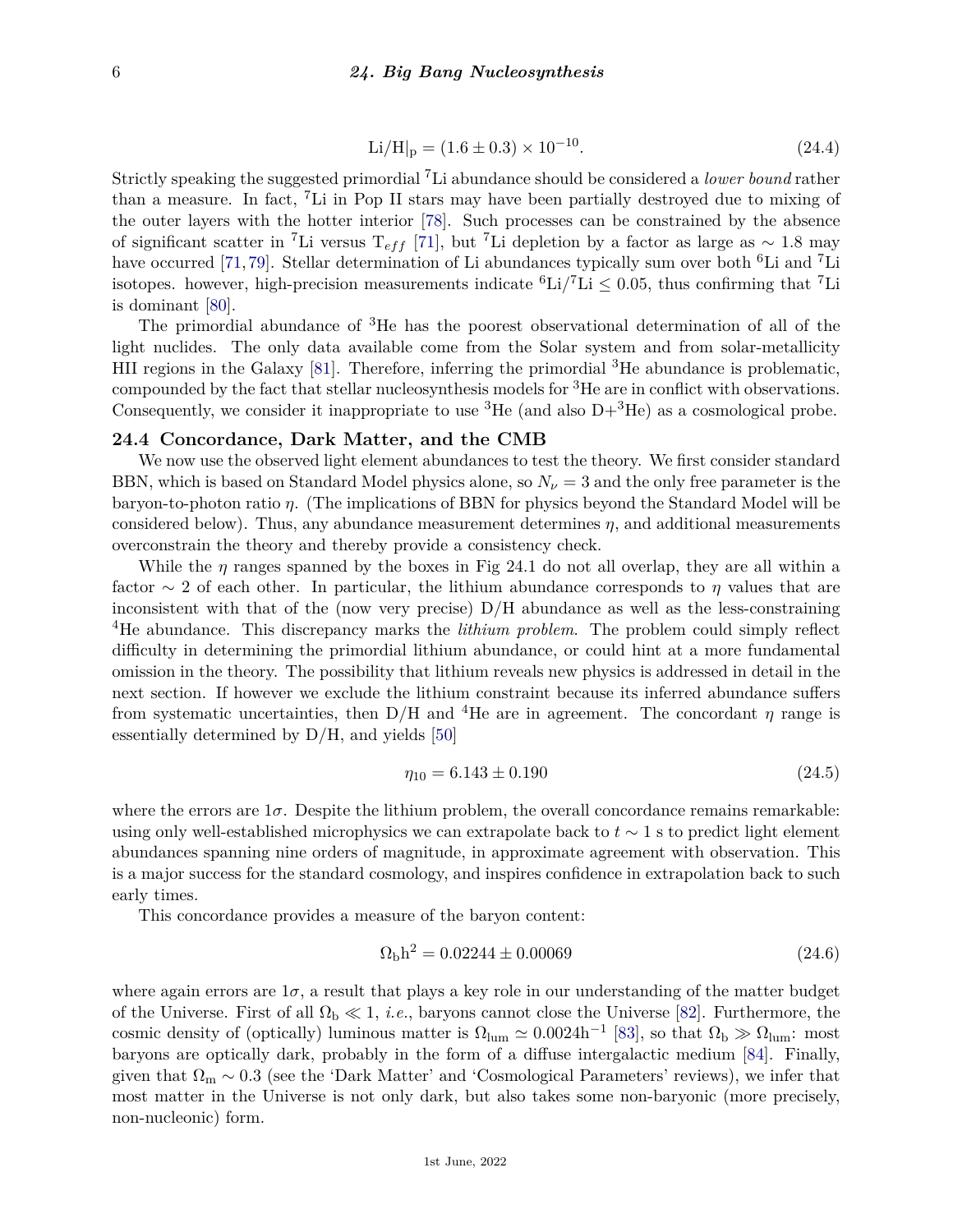The BBN prediction for the cosmic baryon density can be tested through precision measurements of CMB temperature fluctuations (see the 'Cosmic Microwave Background' review). One can determine  $\eta$  from the amplitudes of the acoustic peaks in the CMB angular power spectrum [\[85\]](#page-12-18), making it possible to compare two measures of *η* using very different physics, at two widely separated epochs. In the standard cosmology, there is no change in  $\eta$  between BBN and CMB decoupling, thus, a comparison of  $\eta_{\rm BBN}$  and  $\eta_{\rm CMB}$  is a key test. Agreement would endorse the standard picture, while disagreement could point to new physics during/between the BBN and CMB epochs.

The analysis described in the Cosmic Microwave Background review (Sec.29), based on *Planck* TT, TE, EE + lowE data and lensing, yields  $\Omega_{\rm b}h^2 = 0.02237 \pm 0.00015$  [\[86\]](#page-12-19), which corresponds to  $\eta_{10} = 6.12 \pm 0.04$  [\[87\]](#page-12-20). This result depends weakly on the primordial helium abundance, and the fiducial *Planck* analysis uses BBN theory to fix *Y*p(*η*). Without BBN theory, the *Planck* TT, TE, EE + lowE data plus lensing give  $\Omega_b h^2 = 0.02230 \pm 0.00021$ , corresponding to  $\eta_{10} =$  $6.104 \pm 0.058$ . As shown in Fig. 24.1, this CMB estimate of the baryon density (narrow vertical band) is consistent with the BBN range, *i.e.*, in good agreement with the value inferred from highredshift  $D/H$  measurements and local  ${}^{4}$ He determinations; together these observations span diverse environments from redshifts *z* ∼ 1000 to the present. Combining the CMB and BBN sharpens the baryon measures to  $\eta_{10} = 6.129 \pm 0.039$  and  $\Omega_{\rm b}h^2 = 0.02239 \pm 0.00014$ .

The <sup>4</sup>He abundance is proportional to the  $n/p$  ratio when the weak-interaction rate falls behind the Hubble expansion rate at  $T_f \sim 1$  MeV. The presence of additional neutrino flavors (or of any other relativistic species) at this time increases *g*∗, hence the expansion rate, leading to a larger value of  $T_{\text{fr}}$ ,  $n/p$ , and therefore  $Y_{\text{p}}$  [\[10,](#page-10-5)[88\]](#page-12-21). In the Standard Model at  $T = 1$  MeV,  $g_* = 5.5 + \frac{7}{4}N_{\nu}$ , where  $N_{\nu}$  is the *effective* number of (nearly) massless neutrino flavors. The helium curves in 24.1 were computed taking  $N_{\nu} = 3$ ; small corrections for non-equilibrium neutrino heating [\[19\]](#page-10-13) are included in the thermal evolution and lead to an effective  $N_{\nu} = 3.044$  compared to assuming instantaneous neutrino freezeout (see 'Big Bang Cosmology' — Sec. 22 of this *Review*). The computed <sup>4</sup>He abundance scales as  $\Delta Y_p \simeq 0.013 \Delta N_\nu$  [\[11\]](#page-10-6). Clearly the central value for  $N_\nu$  from BBN will depend on  $\eta$ , which is independently determined (with weaker sensitivity to  $N_{\nu}$ ) by the adopted D or <sup>7</sup>Li abundance. For example, if the best value for the observed primordial <sup>4</sup>He abundance is 0.249, then, for  $\eta_{10} \sim 6$ , the central value for  $N_{\nu}$  is very close to 3. A maximum likelihood analysis on *η* and  $N_\nu$  based on <sup>4</sup>He and D abundances nearly identical to those above finds the (correlated) 95% CL ranges to be  $\eta_{10} = 6.090 \pm 0.055$  and  $N_{\nu} = 2.843 \pm 0.154$  [\[50,](#page-11-17) [89\]](#page-12-22). Identical results are obtained using a simpler method to extract such bounds based on  $\chi^2$  statistics, given a set of input abundances [\[90\]](#page-12-23).

The CMB damping tail is sensitive to the primordial <sup>4</sup>He abundance independently of both BBN and local <sup>4</sup>He measurements [\[91\]](#page-12-24). The *Planck* analysis using TT, TE, EE+lowE and lensing but not the BBN  $Y_p(\eta)$  relation gives a <sup>4</sup>He mass fraction 0*.*239<sup>+0.024</sup>, and nucleon fraction  $Y_p = 0.240^{+0.24}_{-0.25}$ , both at 95% CL [\[86\]](#page-12-19). This is consistent with the HII region helium abundance determination. Moreover, this value is consistent with the Standard  $(N_{\nu} = 3)$  BBN prediction for  $Y_p$  with the *Planck*-determined baryon density. This concordance represents a successful CMB-only test of BBN.

The precision determination of the baryon density using the CMB motivates using this as an input to BBN calculations. Within the context of the Standard Model, BBN then becomes a zero-parameter theory, and the light element abundances are completely determined to within the uncertainties in  $\eta_{\rm CMB}$  and the BBN theoretical errors. Comparison with the observed abundances then can be used to test the astrophysics of post-BBN light element evolution [\[92\]](#page-12-25). Alternatively, one can consider possible physics beyond the Standard Model (*e.g.*, which might change the expansion rate during BBN) and then use all of the abundances to test such models; this is discussed in 23.6 below.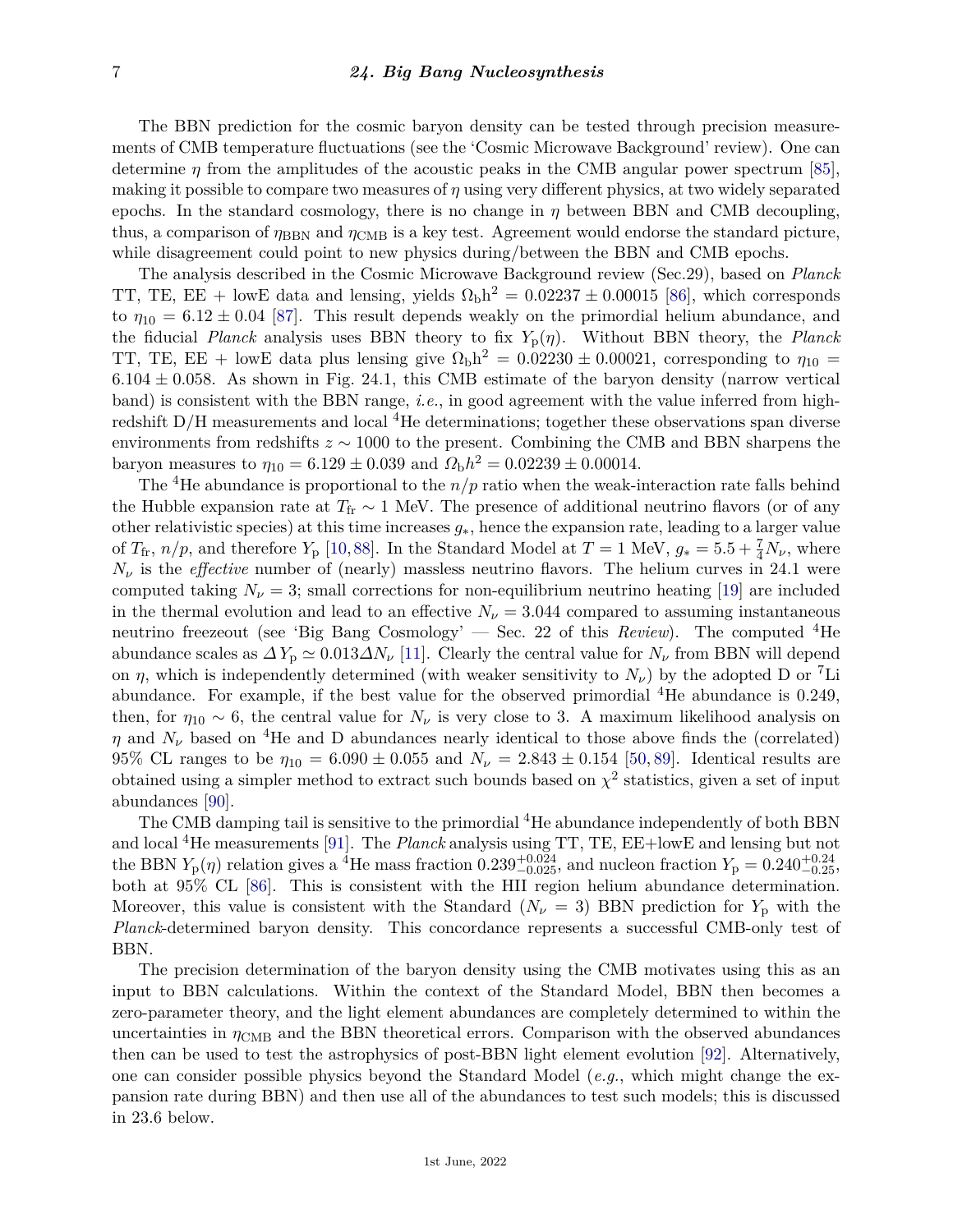#### **24.5 The Lithium Problem**

As Fig. 24.1 shows, stellar Li/H measurements are inconsistent with the  $D/H$  (and CMB), given the error budgets we have quoted. Recent updates in nuclear cross sections and stellar abundance systematics *increase* the discrepancy to over  $5\sigma$ , depending on the stellar abundance analysis adopted [\[25\]](#page-10-20). For instance, the value of  $Li/H|_p = (4.72 \pm 0.7) \times 10^{-10}$  [\[50\]](#page-11-17) is a factor 3.1 higher than in eq.24.4 which is a 4.4  $\sigma$  discrepancy.

Stars that have been accreted by the Milky Way about 10 Gyrs ago from the Gaia-Enceladus-Sausage galaxy have the same abundances as those in the Milky Way, showing that the Li problem is universal [\[93,](#page-12-26) [94\]](#page-12-27). The question then becomes pressing as to whether this mismatch comes from systematic errors in the observed abundances, and/or uncertainties in stellar astrophysics or nuclear inputs, or whether there might be new physics at work [\[9\]](#page-10-4). Nuclear inputs (cross sections) for BBN reactions are constrained by extensive laboratory measurements; to increase <sup>7</sup>Be destruction requires enhancement of otherwise subdominant processes that can be attained by missed resonances in a few reactions such as  $^7Be(d, p)2\alpha$  if the compound nuclear state properties are particularly favorable [\[29,](#page-10-21) [95–](#page-12-28)[97\]](#page-12-29). However, experimental searches have now closed off these possibilities [\[98–](#page-12-30)[100\]](#page-12-31), making a *nuclear fix* increasingly unlikely.

Another means to solve the lithium problem is by *in situ* destruction over the long lifetimes of the host halo stars. Stellar depletion mechanisms include diffusion, rotationally induced mixing, or pre-main-sequence depletion. These effects certainly occur, but to reduce lithium to the required levels generally requires some *ad hoc* mechanism and fine tuning of the initial stellar parameters [\[79,](#page-12-12) [101](#page-13-0)[–103\]](#page-13-1). General features of diffusive models are a dispersion in the Li abundances and a pronounced downturn in the Li abundances at the hot end of the Li plateau. Some extra turbulence needs to be invoked to limit diffusion in the hotter stars and to restore uniform Li abundance along the Spite plateau [\[103\]](#page-13-1). Li abundances for over 100 000 field stars have been obtained in the GALAH (Galactic Archeology with HERMES) survey. Warm stars with [Fe/H] in between -1.0 and -0.5 form an elevated plateau consistent with the BBN prediction and it has been suggested that this could have been also true for the more metal poor stars which have evolved further [\[104\]](#page-13-2). Li destruction in the pre-Main sequence phase has been also proposed [\[102\]](#page-13-3).

Observations of interstellar lithium in low-metallicity systems probe lithium abundances not subject to stellar depletion. Measurements of interstellar Li/H in the Small Magellanic Cloud lie near the primordial level, but also are consistent with Milky Way stellar abundances at that metallicity (∼ 1*/*4 solar) [\[105\]](#page-13-4). Additional such measurements in more metal-poor systems would be of great interest.

As nuclear and astrophysical solutions to the lithium problem become increasingly constrained, the possibility of new physics arises. Nucleosynthesis models in which the baryon-to-photon ratio is inhomogeneous can alter abundances for a given  $\eta_{\rm BBN}$ , but will overproduce <sup>7</sup>Li [\[106\]](#page-13-5). Entropy generation by some non-standard process could have decreased *η* between the BBN era and CMB decoupling, however the lack of spectral distortions in the CMB rules out any significant energy injection up to a redshift  $z \sim 10^7$  [\[107\]](#page-13-6). The most intriguing resolution of the lithium problem thus involves new physics during BBN [\[7](#page-10-22)[–9\]](#page-10-4)

We summarize the general features of such solutions here, and later consider examples in the context of specific particle physics models. Many proposed solutions introduce perturbations to light-element formation during BBN; while all element abundances may suffer perturbations, the interplay of <sup>7</sup>Li and D is often the most important *i.e.* observations of D often provide the strongest constraints on the allowed perturbations to <sup>7</sup>Li. In this connection it is important to note that the new, very precise determination of D*/*H will significantly constrain the ability of such models to ameliorate or solve the lithium problem.

A well studied class of models invokes the injection of suprathermal hadronic or electromag-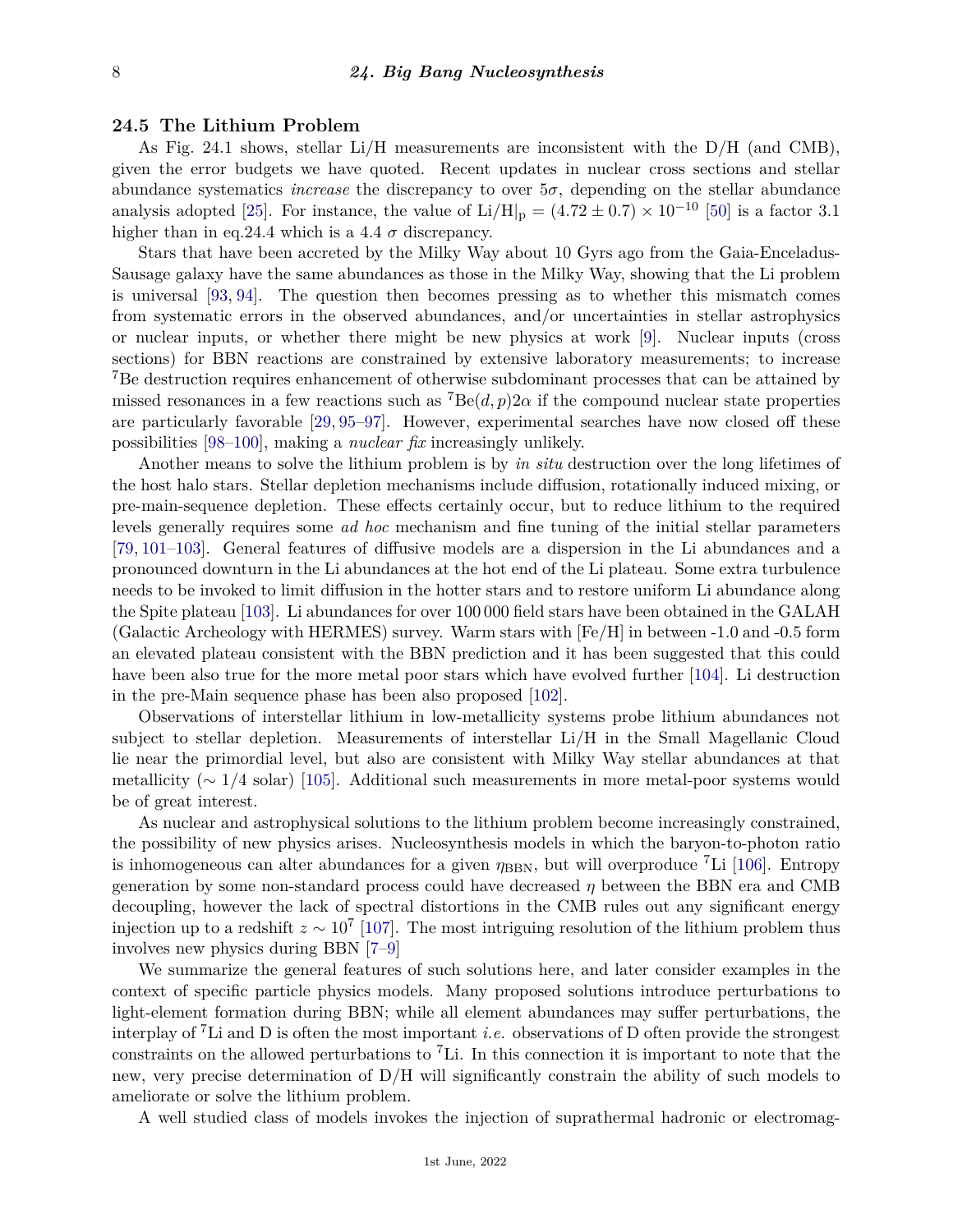netic particles due to decays of dark matter particles. The effects are complex and depend on the nature of the decaying particles and their branchings and spectra. However, the models that most successfully solve the lithium problem generally feature non-thermal nucleons, which dissociate all light elements. Dissociation of even a small fraction of <sup>4</sup>He introduces a large abundance of free neutrons, which quickly thermalize. The thermal neutrons drive the  ${}^{7}Be(n, p)$ <sup>7</sup>Li conversion of <sup>7</sup>Be. The resulting <sup>7</sup>Li has a lower Coulomb barrier relative to <sup>7</sup>Be and is readily destroyed via <sup>7</sup>Li( $p, \alpha$ )<sup>4</sup>He [\[108,](#page-13-7) [109\]](#page-13-8). But <sup>4</sup>He dissociation also produces D directly as well as via nonthermal neutron  $n(p, \gamma)d$  reactions. This introduces a tension between Li/H reduction and D/H enhancement that becomes increasingly restrictive with the increasing precision of deuterium observations. Indeed, this now forces particle injection scenarios to make very small <sup>7</sup>Li perturbations — far short of the level needed. An exception is a recent model wherein MeV-scale decays by construction avoid <sup>4</sup>He dissociation and associated D/H overproduction, instead *borrowing* neutrons by dissociating only deuterons [\[110\]](#page-13-9).

Another important class of models retains the standard cosmic particle content, but changes their interactions via time variations in the fundamental constants [\[111–](#page-13-10)[117\]](#page-13-11). Here too, the details are model-dependent, but scenarios that solve or alleviate the lithium problem often feature perturbations to the deuteron binding energy. A weaker D binding leads to the D bottleneck being overcome later, so that element formation commences at a lower temperature and lower density. This leads in turn to slower nuclear rates that freeze out earlier. The net result is a *higher* final D/H, due to less efficient processing into <sup>4</sup>He, but also *lower* Li, due to suppressed production via  ${}^{3}$ He( $\alpha, \gamma$ )<sup>7</sup>Be.

The *cosmological lithium problem* remains an unresolved issue in BBN. Nevertheless, the remarkable concordance between the CMB and the D (as well as  ${}^{4}$ He) abundance, is a non-trivial success, and provides important constraints on the early Universe.

#### **24.6 Beyond the Standard Model**

Given the simple physics underlying BBN, it is remarkable that it still provides the most effective test for the cosmological viability of ideas concerning physics beyond the Standard Model. Although baryogenesis and inflation must have occurred at higher temperatures in the early Universe, we do not as yet have 'standard models' for these, so BBN still marks the boundary between the established and the speculative in Big Bang cosmology. It might appear possible to push the boundary back to the quark-hadron transition at  $T \sim A_{\rm QCD}$ , or electroweak symmetry breaking at *T* ∼ 1*/ G*F; however, so far no observable relics of these epochs have been identified, either theoretically or observationally. Thus, although the Standard Model provides a precise description of physics up to the Fermi scale, cosmology cannot be traced in detail before the BBN era.

The CMB power spectrum in the damping tail is independently sensitive to  $N_{\nu}$  (*e.g.* [\[118\]](#page-13-12)). The CMB value  $N_{\nu}^{\text{CMB}}$  probes the cosmic radiation content at (re)combination, so a discrepancy would imply new physics or astrophysics. Indeed, observations by the South Pole Telescope implied  $N_{\nu}^{\text{CMB}} = 3.85 \pm 0.62$  [\[119\]](#page-13-13), prompting discussion of *dark radiation* such as sterile neutrinos [\[120\]](#page-13-14). However, *Planck* 2018 results give  $N_{\nu}^{\rm CMB} = 2.92_{+0.37}^{+0.36}$  , 95% CL, when using Planck TT, TE, EE+lowE, a result quite consistent with 3 Standard Model neutrinos [\[86\]](#page-12-19) (and adjusting for the CMB's measurement of  $N_{\text{eff}} = 3.044$  due to neutrino heading effects [\[121–](#page-13-15)[123\]](#page-13-16)).

Just as one can use the measured helium abundance to place limits on *g*<sup>∗</sup> [\[88,](#page-12-21) [112,](#page-13-17) [124–](#page-13-18)[126\]](#page-13-19), any changes in the strong, weak, electromagnetic, or gravitational coupling constants, arising *e.g.*, from the dynamics of new dimensions, can be similarly constrained [\[127\]](#page-13-20), as can any speed-up of the expansion rate in,  $e.g.,$  scalar-tensor theories of gravity  $|128|$ .

The limits on  $N_{\nu}$  can be translated into limits on other types of particles or particle masses that would affect the expansion rate of the Universe during nucleosynthesis. For example, consider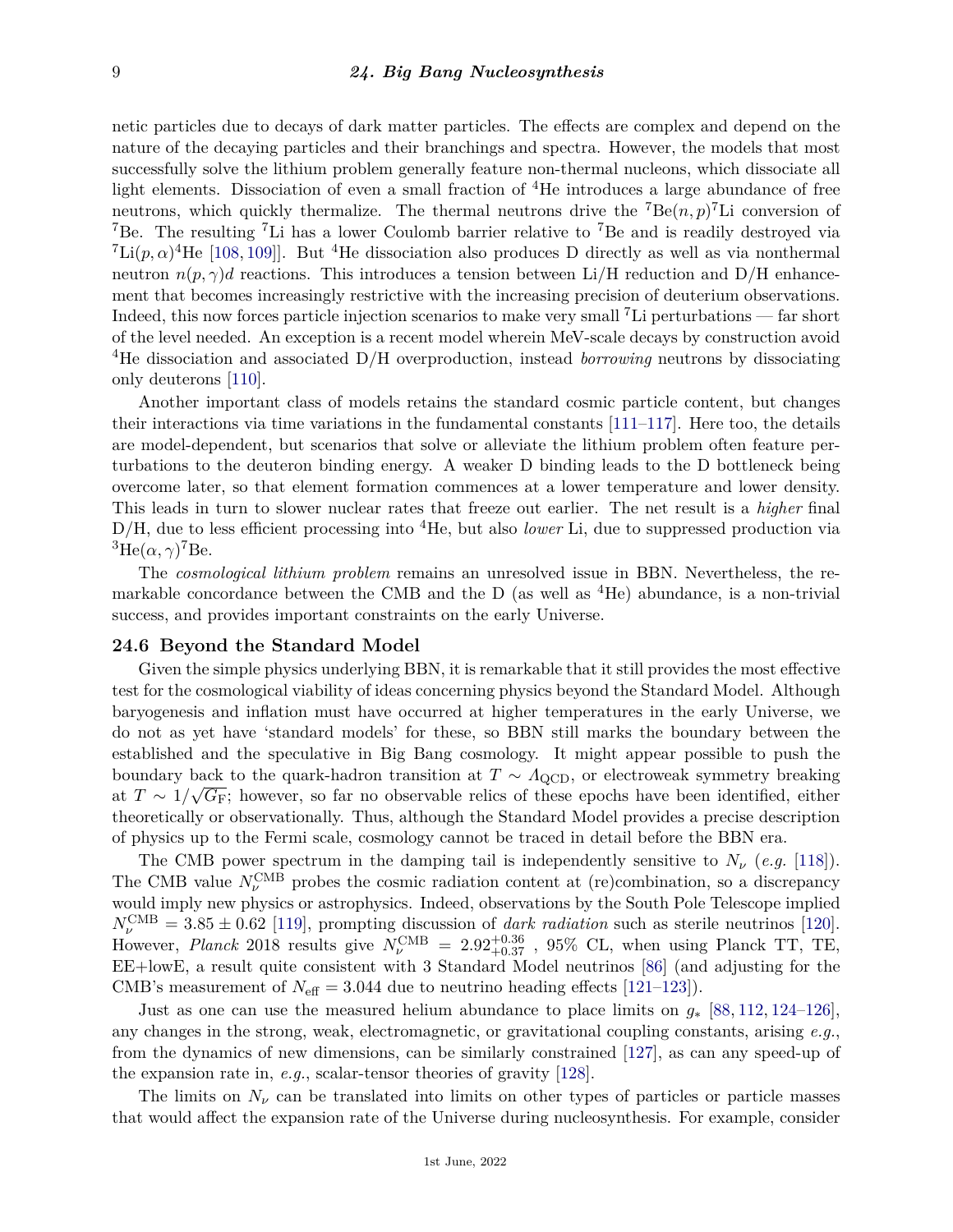*sterile* neutrinos with only right-handed interactions of strength  $G_{\rm R} < G_{\rm F}$ . Such particles would decouple at higher temperature than (left-handed) neutrinos, so their number density  $(\propto T^3)$ relative to neutrinos would be reduced by any subsequent entropy release, *e.g.*, due to annihilations of massive particles that become non-relativistic between the two decoupling temperatures. Thus, (relativistic) particles with less than full strength weak interactions contribute less to the energy density than particles that remain in equilibrium up to the time of nucleosynthesis [\[129\]](#page-13-22). If we impose  $N_{\nu}$  < 4 as an illustrative constraint, then the three right-handed neutrinos must have a temperature  $3(T_{\nu_R}/T_{\nu_L})^4 < 1$ . Since the temperature of the decoupled  $\nu_R$  is determined by entropy conservation (see 'Big Bang Cosmology' — Sec. 22 of this *Review*),  $T_{\nu_R}/T_{\nu_L} = [(43/4)/g_*(T_d)]^{1/3}$  < 0.76, where  $T_d$  is the decoupling temperature of the  $\nu_R$ . This requires  $g_*(T_d) > 24$ , so decoupling must have occurred at  $T<sub>d</sub> > 140$  MeV. The decoupling temperature is related to  $G<sub>R</sub>$  through  $(G_R/G_F)^2 \sim (T_d/3 \text{ MeV})^{-3}$ , where 3 MeV is the decoupling temperature for  $\nu_L$ s. This yields a limit  $G_{\rm R} \lesssim 10^{-2} G_{\rm F}$ . The above argument sets lower limits on the masses of new  $Z'$  gauge bosons to which right-handed neutrinos would be coupled in models of superstrings [\[130\]](#page-13-23), or extended technicolour [\[131\]](#page-13-24). Similarly a Dirac magnetic moment for neutrinos, which would allow the right-handed states to be produced through scattering and thus increase *g*∗, can be significantly constrained [\[132\]](#page-13-25), as can any new interactions for neutrinos that have a similar effect [\[133–](#page-13-26)[135\]](#page-14-0). Right-handed states can be populated directly by helicity-flip scattering if the neutrino mass is large enough, and this property has been used to infer a bound of  $m_{\nu_{\tau}} \lesssim 1$  MeV (taking  $N_{\nu} < 4$ ) [\[136\]](#page-14-1). If there is mixing between active and sterile neutrinos then the effect on BBN is more complicated [\[137,](#page-14-2) [138\]](#page-14-3).

BBN limits on the cosmic expansion rate constrain supersymmetric scenarios in which the neutralino or gravitino are very light, so that they contribute to *g*<sup>∗</sup> [\[139\]](#page-14-4). A gravitino in the mass range  $\sim 10^{-4} - 10$  eV will affect the expansion rate of the Universe similarly to a light neutralino (which is however now probably ruled out by collider data, especially the decays of the Higgs-like boson). The net contribution to  $N_{\nu}$  then ranges between 0.74 and 1.69, depending on the gravitino and slepton masses [\[140\]](#page-14-5).

The limit on the expansion rate during BBN can also be translated into bounds on the mass/lifetime of non-relativistic particles that decay during BBN. This results in an even faster speed-up rate, and typically also changes the entropy [\[141–](#page-14-6)[143\]](#page-14-7). If the decays include Standard Model particles, the resulting electromagnetic [\[144\]](#page-14-8) [\[92,](#page-12-25) [130,](#page-13-23) [145\]](#page-14-9) and/or hadronic [\[146,](#page-14-10) [147\]](#page-14-11) cascades can strongly perturb the light elements, which leads to even stronger constraints. Such arguments have been applied to rule out an MeV mass for  $\nu_{\tau}$ , which decays during nucleosynthesis [\[148\]](#page-14-12).

Decaying-particle arguments have proved very effective in probing supersymmetry. Lightelement abundances generally are complementary to accelerator data in constraining SUSY parameter space, with BBN reaching to values kinematically inaccessible to the LHC. Much recent interest has focused on the case in which the next-to-lightest supersymmetric particle is metastable and decays during or after BBN. The constraints on unstable particles discussed above imply stringent bounds on the allowed abundance of such particles [\[108\]](#page-13-7); if the metastable particle is charged (*e.g.*, the stau), then it is possible for it to form atom-like electromagnetic bound states with nuclei, and the resulting impact on light elements can be quite complex [\[8,](#page-10-23) [95,](#page-12-28) [149\]](#page-14-13). Moreover, SUSY decays can destroy <sup>7</sup>Li and/or produce  ${}^{6}$ Li, leading to a possible supersymmetric solution to the lithium problems noted above [\[150\]](#page-14-14) (see [\[7\]](#page-10-22) for a review).

These arguments impose powerful constraints on supersymmetric inflationary cosmology [\[92,](#page-12-25) [130,](#page-13-23) [145–](#page-14-9)[147\]](#page-14-11), particularly thermal leptogenesis [\[151\]](#page-14-15). These limits can be evaded only if the gravitino is massive enough to decay before BBN, i.e.,  $m_{3/2} \gtrsim 50$  TeV [\[152\]](#page-14-16) (which would be unnatural), or if it is in fact the lightest supersymmetric particle and thus stable [\[130,](#page-13-23) [145,](#page-14-9) [153,](#page-14-17) [154\]](#page-14-18). Similar constraints apply to moduli – very weakly coupled fields in string theory that obtain an electroweak-scale mass from supersymmetry breaking [\[155\]](#page-14-19).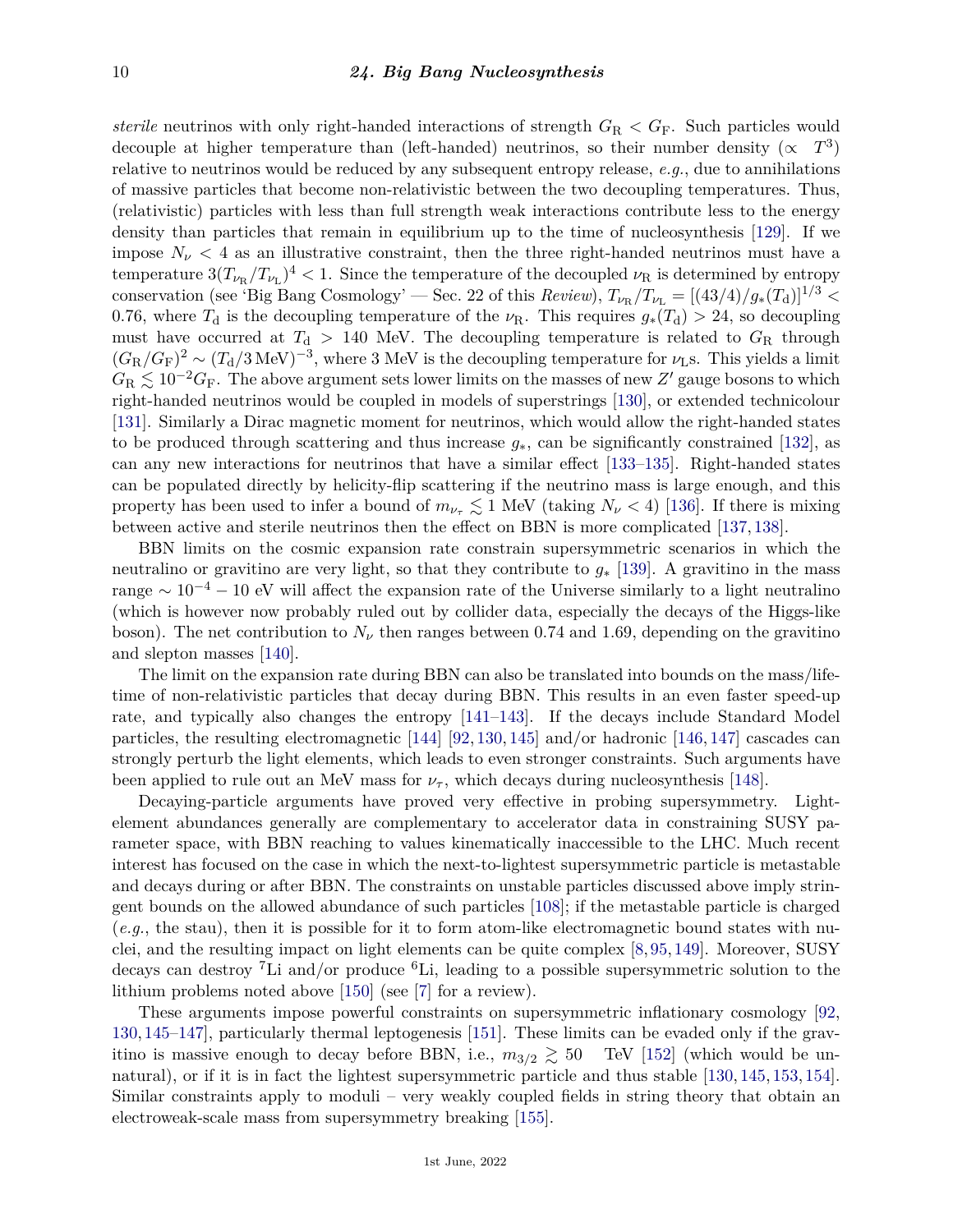Finally, we mention that BBN places powerful constraints on the possibility that there are new large dimensions in nature, perhaps enabling the scale of quantum gravity to be as low as the electroweak scale [\[156\]](#page-14-20). Thus, Standard Model fields may be localized on a *brane*, while gravity alone propagates in the *bulk*. It has been further noted that the new dimensions may be non-compact, even infinite [\[157\]](#page-14-21), and the cosmology of such models has attracted considerable attention. The expansion rate in the early Universe can be significantly modified, so BBN is able to set interesting constraints on such possibilities [\[158,](#page-14-22) [159\]](#page-14-23).

# <span id="page-10-0"></span>*References*

- [1] R. V. Wagoner, W. A. Fowler and F. Hoyle, [Astrophys. J.](http://doi.org/10.1086/149126) **[148](http://doi.org/10.1086/149126)**, 3 (1967).
- <span id="page-10-1"></span>[2] D. N. Schramm and M. S. Turner, [Rev. Mod. Phys.](http://doi.org/10.1103/RevModPhys.70.303) **70**[, 303](http://doi.org/10.1103/RevModPhys.70.303) (1998), [\[arXiv:astro-ph/9706069\].](https://arxiv.org/abs/astro-ph/9706069)
- [3] G. Steigman, [Ann. Rev. Nucl. Part. Sci.](http://doi.org/10.1146/annurev.nucl.56.080805.140437) **57**[, 463](http://doi.org/10.1146/annurev.nucl.56.080805.140437) (2007), [\[arXiv:0712.1100\].](https://arxiv.org/abs/0712.1100)
- <span id="page-10-2"></span>[4] F. Iocco *et al.*, [Phys. Rept.](http://doi.org/10.1016/j.physrep.2009.02.002) **[472](http://doi.org/10.1016/j.physrep.2009.02.002)**, 1 (2009), [\[arXiv:0809.0631\].](https://arxiv.org/abs/0809.0631)
- [5] R. H. Cyburt *et al.*, [Rev. Mod. Phys.](http://doi.org/10.1103/RevModPhys.88.015004) **88**[, 015004](http://doi.org/10.1103/RevModPhys.88.015004) (2016), [\[arXiv:1505.01076\].](https://arxiv.org/abs/1505.01076)
- <span id="page-10-3"></span>[6] S. Sarkar, Rept. on Prog. in Phys. **59**, 1493 (1996).
- <span id="page-10-22"></span>[7] K. Jedamzik and M. Pospelov, [New J. Phys.](http://doi.org/10.1088/1367-2630/11/10/105028) **11**[, 105028](http://doi.org/10.1088/1367-2630/11/10/105028) (2009), [\[arXiv:0906.2087\].](https://arxiv.org/abs/0906.2087)
- <span id="page-10-23"></span>[8] M. Pospelov and J. Pradler, [Ann. Rev. Nucl. Part. Sci.](http://doi.org/10.1146/annurev.nucl.012809.104521) **60**[, 539](http://doi.org/10.1146/annurev.nucl.012809.104521) (2010), [\[arXiv:1011.1054\].](https://arxiv.org/abs/1011.1054)
- <span id="page-10-4"></span>[9] B. D. Fields, [Ann. Rev. Nucl. Part. Sci.](http://doi.org/10.1146/annurev-nucl-102010-130445) **61**[, 47](http://doi.org/10.1146/annurev-nucl-102010-130445) (2011), [\[arXiv:1203.3551\].](https://arxiv.org/abs/1203.3551)
- <span id="page-10-5"></span>[10] P.J.E. Peebles, Phys. Rev. Lett. **16**, 411 (1966).
- <span id="page-10-6"></span>[11] J. Bernstein, L. S. Brown and G. Feinberg, [Rev. Mod. Phys.](http://doi.org/10.1103/RevModPhys.61.25) **61**[, 25](http://doi.org/10.1103/RevModPhys.61.25) (1989).
- <span id="page-10-7"></span>[12] S. Mukhanov, Int. J. Theor. Phys. **143**, 669 (2004).
- <span id="page-10-8"></span>[13] R. Esmailzadeh, G. D. Starkman and S. Dimopoulos, Astrophys. J. **378**, 504 (1991).
- <span id="page-10-9"></span>[14] T.-H. Yeh, K. A. Olive and B. D. Fields, [JCAP](http://doi.org/10.1088/1475-7516/2021/03/046) **03**[, 046](http://doi.org/10.1088/1475-7516/2021/03/046) (2021), [\[arXiv:2011.13874\].](https://arxiv.org/abs/2011.13874)
- <span id="page-10-10"></span>[15] L. Kawano, Technical report (1992), URL [https://ui.adsabs.harvard.edu/abs/](https://ui.adsabs.harvard.edu/abs/1992STIN...9225163K) [1992STIN...9225163K](https://ui.adsabs.harvard.edu/abs/1992STIN...9225163K).
- [16] A. Arbey *et al.*, [Comput. Phys. Commun.](http://doi.org/10.1016/j.cpc.2019.106982) **248**[, 106982](http://doi.org/10.1016/j.cpc.2019.106982) (2020), [\[arXiv:1806.11095\].](https://arxiv.org/abs/1806.11095)
- <span id="page-10-11"></span>[17] R. Consiglio *et al.*, [Computer Physics Communications](http://doi.org/10.1016/j.cpc.2018.06.022) **233**[, 237](http://doi.org/10.1016/j.cpc.2018.06.022) (2018), [\[arXiv:1712.04378\].](https://arxiv.org/abs/1712.04378)
- <span id="page-10-12"></span>[18] S. Esposito *et al.*, [Nucl. Phys.](http://doi.org/10.1016/S0550-3213(99)00725-7) **[B568](http://doi.org/10.1016/S0550-3213(99)00725-7)**, 421 (2000), [\[arXiv:astro-ph/9906232\].](https://arxiv.org/abs/astro-ph/9906232)
- <span id="page-10-13"></span>[19] S. Dodelson and M. S. Turner, [Phys. Rev.](http://doi.org/10.1103/PhysRevD.46.3372) **D46**[, 3372](http://doi.org/10.1103/PhysRevD.46.3372) (1992).
- <span id="page-10-14"></span>[20] D. Seckel (1993), [\[hep-ph/9305311\].](https://arxiv.org/abs/hep-ph/9305311)
- <span id="page-10-15"></span>[21] R. H. Cyburt, B. D. Fields and K. A. Olive, [New Astron.](http://doi.org/10.1016/S1384-1076(01)00053-7) **6**[, 215](http://doi.org/10.1016/S1384-1076(01)00053-7) (2001), [\[arXiv:astro](https://arxiv.org/abs/astro-ph/0102179)[ph/0102179\].](https://arxiv.org/abs/astro-ph/0102179)
- [22] M. S. Smith, L. H. Kawano and R. A. Malaney, [Astrophys. J. Suppl.](http://doi.org/10.1086/191763) **85**[, 219](http://doi.org/10.1086/191763) (1993).
- <span id="page-10-18"></span>[23] G. Fiorentini *et al.*, [Phys. Rev.](http://doi.org/10.1103/PhysRevD.58.063506) **D58**[, 063506](http://doi.org/10.1103/PhysRevD.58.063506) (1998), [\[arXiv:astro-ph/9803177\].](https://arxiv.org/abs/astro-ph/9803177)
- <span id="page-10-16"></span>[24] A. Coc *et al.*, [Astrophys. J.](http://doi.org/10.1088/0004-637X/744/2/158) **744**[, 158](http://doi.org/10.1088/0004-637X/744/2/158) (2012), [\[arXiv:1107.1117\].](https://arxiv.org/abs/1107.1117)
- <span id="page-10-20"></span>[25] R. H. Cyburt, B. D. Fields and K. A. Olive, [JCAP](http://doi.org/10.1088/1475-7516/2008/11/012) **[0811](http://doi.org/10.1088/1475-7516/2008/11/012)**, 012 (2008), [\[arXiv:0808.2818\].](https://arxiv.org/abs/0808.2818)
- [26] K. M. Nollett and S. Burles, [Phys. Rev.](http://doi.org/10.1103/PhysRevD.61.123505) **D61**[, 123505](http://doi.org/10.1103/PhysRevD.61.123505) (2000), [\[arXiv:astro-ph/0001440\].](https://arxiv.org/abs/astro-ph/0001440)
- [27] R. H. Cyburt, [Phys. Rev.](http://doi.org/10.1103/PhysRevD.70.023505) **D70**[, 023505](http://doi.org/10.1103/PhysRevD.70.023505) (2004), [\[arXiv:astro-ph/0401091\].](https://arxiv.org/abs/astro-ph/0401091)
- [28] P. D. Serpico *et al.*, [JCAP](http://doi.org/10.1088/1475-7516/2004/12/010) **[0412](http://doi.org/10.1088/1475-7516/2004/12/010)**, 010 (2004), [\[arXiv:astro-ph/0408076\].](https://arxiv.org/abs/astro-ph/0408076)
- <span id="page-10-21"></span>[29] R. N. Boyd *et al.*, [Phys. Rev.](http://doi.org/10.1103/PhysRevD.82.105005) **D82**[, 105005](http://doi.org/10.1103/PhysRevD.82.105005) (2010), [\[arXiv:1008.0848\].](https://arxiv.org/abs/1008.0848)
- <span id="page-10-19"></span>[30] C. Pitrou *et al.*, [Mon. Not. Roy. Astron. Soc.](http://doi.org/10.1093/mnras/stab135) **502**[, 2, 2474](http://doi.org/10.1093/mnras/stab135) (2021), [\[arXiv:2011.11320\].](https://arxiv.org/abs/2011.11320)
- <span id="page-10-17"></span>[31] O. Pisanti *et al.*, [JCAP](http://doi.org/10.1088/1475-7516/2021/04/020) **04**[, 020](http://doi.org/10.1088/1475-7516/2021/04/020) (2021), [\[arXiv:2011.11537\].](https://arxiv.org/abs/2011.11537)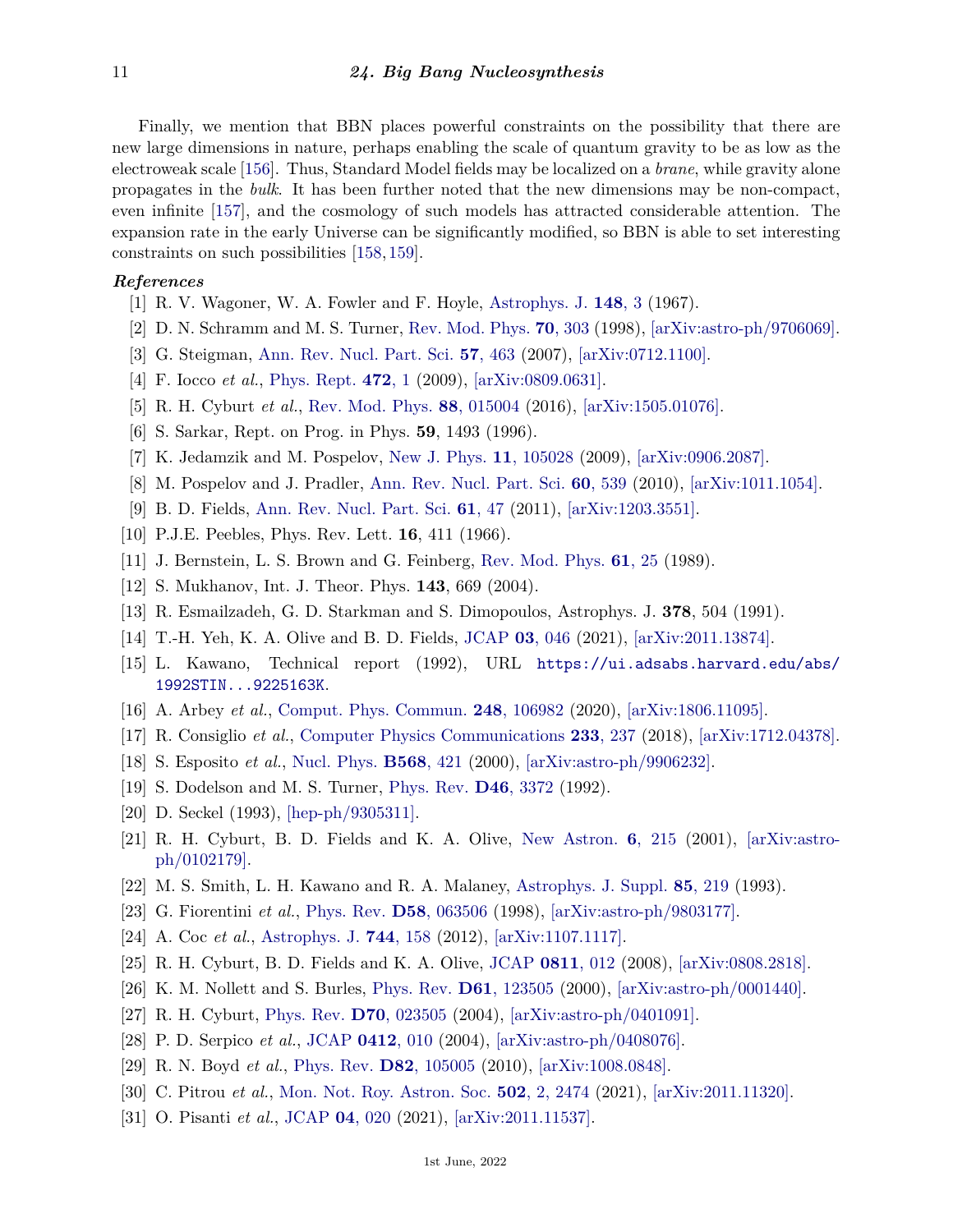- <span id="page-11-0"></span>[32] R.H. Cyburt and B. Davids, Phys. Rev. **C78**, 012 (2008).
- <span id="page-11-1"></span>[33] S. Burles, K. M. Nollett and M. S. Turner, [Astrophys. J.](http://doi.org/10.1086/320251) **552**[, L1](http://doi.org/10.1086/320251) (2001), [\[arXiv:astro](https://arxiv.org/abs/astro-ph/0010171)[ph/0010171\].](https://arxiv.org/abs/astro-ph/0010171)
- <span id="page-11-3"></span><span id="page-11-2"></span>[34] V. Mossa *et al.*, [Nature](http://doi.org/10.1038/s41586-020-2878-4) **587**[, 7833, 210](http://doi.org/10.1038/s41586-020-2878-4) (2020).
- <span id="page-11-4"></span>[35] R. I. Epstein, J. M. Lattimer and D. N. Schramm, [Nature](http://doi.org/10.1038/263198a0) **263**[, 198](http://doi.org/10.1038/263198a0) (1976).
- <span id="page-11-11"></span>[36] S. D'Odorico *et al.*, Astron. & Astrophys. **368**, L21 (2001).
- [37] D. Romano *et al.*, [Mon. Not. Roy. Astron. Soc.](http://doi.org/10.1111/j.1365-2966.2006.10287.x) **369**[, 295](http://doi.org/10.1111/j.1365-2966.2006.10287.x) (2006), [\[arXiv:astro-ph/0603190\].](https://arxiv.org/abs/astro-ph/0603190)
- [38] M. Pettini and D. V. Bowen, [Astrophys. J.](http://doi.org/10.1086/322510) **[560](http://doi.org/10.1086/322510)**, 41 (2001), [\[arXiv:astro-ph/0104474\].](https://arxiv.org/abs/astro-ph/0104474)
- <span id="page-11-23"></span>[39] R. Cooke *et al.*, [Astrophys. J.](http://doi.org/10.1088/0004-637X/781/1/31) **781**[, 1, 31](http://doi.org/10.1088/0004-637X/781/1/31) (2014), [\[arXiv:1308.3240\].](https://arxiv.org/abs/1308.3240)
- <span id="page-11-6"></span>[40] R. J. Cooke *et al.*, [Astrophys. J.](http://doi.org/10.3847/0004-637X/830/2/148) **830**[, 2, 148](http://doi.org/10.3847/0004-637X/830/2/148) (2016), [\[arXiv:1607.03900\].](https://arxiv.org/abs/1607.03900)
- <span id="page-11-8"></span>[41] E.O. Zavarygin *et al.*, arXiv:1706.09512(2017).
- <span id="page-11-7"></span>[42] S. A. Balashev *et al.*, [Mon. Not. Roy. Astron. Soc.](http://doi.org/10.1093/mnras/stw356) **458**[, 2, 2188](http://doi.org/10.1093/mnras/stw356) (2016), [\[arXiv:1511.01797\].](https://arxiv.org/abs/1511.01797)
- [43] S. A. Levshakov *et al.*, [Astrophys. J.](http://doi.org/10.1086/324722) **565**[, 696](http://doi.org/10.1086/324722) (2002), [\[arXiv:astro-ph/0105529\].](https://arxiv.org/abs/astro-ph/0105529)
- <span id="page-11-20"></span>[44] M. Fumagalli, J. M. O'Meara and J. X. Prochaska, [Science](http://doi.org/10.1126/science.1213581) **334**[, 1245](http://doi.org/10.1126/science.1213581) (2011),  $\arXiv:1111.2334$ .
- <span id="page-11-21"></span>[45] R. Srianand *et al.*, [Mon. Not. Roy. Astron. Soc.](http://doi.org/10.1111/j.1365-2966.2010.16574.x) **405**[, 1888](http://doi.org/10.1111/j.1365-2966.2010.16574.x) (2010), [\[arXiv:1002.4620\].](https://arxiv.org/abs/1002.4620)
- [46] P. Noterdaeme *et al.*, [Astron. Astrophys.](http://doi.org/10.1051/0004-6361/201219453) **542**[, L33](http://doi.org/10.1051/0004-6361/201219453) (2012), [\[arXiv:1205.3777\].](https://arxiv.org/abs/1205.3777)
- [47] M. Pettini and R. Cooke, [Mon. Not. Roy. Astron. Soc.](http://doi.org/10.1111/j.1365-2966.2012.21665.x) **425**[, 2477](http://doi.org/10.1111/j.1365-2966.2012.21665.x) (2012), [\[arXiv:1205.3785\].](https://arxiv.org/abs/1205.3785)
- [48] S. Riemer-Sørensen *et al.*, [Mon. Not. Roy. Astron. Soc.](http://doi.org/10.1093/mnras/stu2599) **447**[, 2925](http://doi.org/10.1093/mnras/stu2599) (2015), [\[arXiv:1412.4043\].](https://arxiv.org/abs/1412.4043)
- <span id="page-11-5"></span>[49] S. Riemer-Sørensen *et al.*, [Mon. Not. Roy. Astron. Soc.](http://doi.org/10.1093/mnras/stx681) **468**[, 3, 3239](http://doi.org/10.1093/mnras/stx681) (2017), [\[arXiv:1703.06656\].](https://arxiv.org/abs/1703.06656)
- <span id="page-11-17"></span>[50] B. D. Fields *et al.*, [JCAP](http://doi.org/10.1088/1475-7516/2020/03/010) **2020**[, 3, 010](http://doi.org/10.1088/1475-7516/2020/03/010) (2020), [\[arXiv:1912.01132\].](https://arxiv.org/abs/1912.01132)
- <span id="page-11-9"></span>[51] R. J. Cooke, M. Pettini and C. C. Steidel, [Astrophys. J.](http://doi.org/10.3847/1538-4357/aaab53) **855**[, 2, 102](http://doi.org/10.3847/1538-4357/aaab53) (2018), [\[arXiv:1710.11129\].](https://arxiv.org/abs/1710.11129)
- <span id="page-11-10"></span>[52] E. O. Zavarygin *et al.*, [Mon. Not. Roy. Astron. Soc.](http://doi.org/10.1093/mnras/sty1003) **477**[, 4, 5536](http://doi.org/10.1093/mnras/sty1003) (2018), [\[arXiv:1706.09512\].](https://arxiv.org/abs/1706.09512)
- <span id="page-11-12"></span>[53] F. van de Voort *et al.*, [Mon. Not. Roy. Astron. Soc.](http://doi.org/10.1093/mnras/sty591) **477**[, 1, 80](http://doi.org/10.1093/mnras/sty591) (2018), [\[arXiv:1704.08254\].](https://arxiv.org/abs/1704.08254)
- <span id="page-11-13"></span>[54] J. L. Linsky *et al.*, [Astrophys. J.](http://doi.org/10.1086/505556) **647**[, 1106](http://doi.org/10.1086/505556) (2006), [\[arXiv:astro-ph/0608308\].](https://arxiv.org/abs/astro-ph/0608308)
- <span id="page-11-18"></span>[55] M. Pettini and D. V. Bowen, [Astrophys. J.](http://doi.org/10.1086/322510) **560**[, 1, 41](http://doi.org/10.1086/322510) (2001), [\[arXiv:astro-ph/0104474\].](https://arxiv.org/abs/astro-ph/0104474)
- <span id="page-11-19"></span>[56] S. D'Odorico, M. Dessauges-Zavadsky and P. Molaro, [Astron. Astrophys.](http://doi.org/10.1051/0004-6361:20010183) **368**[, L21](http://doi.org/10.1051/0004-6361:20010183) (2001), [\[arXiv:astro-ph/0102162\].](https://arxiv.org/abs/astro-ph/0102162)
- <span id="page-11-22"></span>[57] R. Srianand *et al.*, [Mon. Not. Roy. Astron. Soc.](http://doi.org/10.1111/j.1365-2966.2010.16574.x) **405**[, 3, 1888](http://doi.org/10.1111/j.1365-2966.2010.16574.x) (2010), [\[arXiv:1002.4620\].](https://arxiv.org/abs/1002.4620)
- <span id="page-11-24"></span>[58] S. Riemer-Sørensen *et al.*, [Mon. Not. Roy. Astron. Soc.](http://doi.org/10.1093/mnras/stu2599) **447**[, 3, 2925](http://doi.org/10.1093/mnras/stu2599) (2015), [\[arXiv:1412.4043\].](https://arxiv.org/abs/1412.4043)
- <span id="page-11-14"></span>[59] Y. I. Izotov, T. X. Thuan and N. G. Guseva, [Mon. Not. Roy. Astron. Soc.](http://doi.org/10.1093/mnras/stu1771) **445**[, 1, 778](http://doi.org/10.1093/mnras/stu1771) (2014), [\[arXiv:1408.6953\].](https://arxiv.org/abs/1408.6953)
- <span id="page-11-15"></span>[60] Y. I. Izotov *et al.*, [Astrophys. J.](http://doi.org/10.1086/308119) **527**[, 757](http://doi.org/10.1086/308119) (1999), [\[arXiv:astro-ph/9907228\].](https://arxiv.org/abs/astro-ph/9907228)
- <span id="page-11-16"></span>[61] K. A. Olive and E. D. Skillman, [Astrophys. J.](http://doi.org/10.1086/425170) **[617](http://doi.org/10.1086/425170)**, 29 (2004), [\[arXiv:astro-ph/0405588\].](https://arxiv.org/abs/astro-ph/0405588)
- <span id="page-11-25"></span>[62] E. Aver *et al.*, [JCAP](http://doi.org/10.1088/1475-7516/2021/03/027) **2021**[, 3, 027](http://doi.org/10.1088/1475-7516/2021/03/027) (2021), [\[arXiv:2010.04180\].](https://arxiv.org/abs/2010.04180)
- <span id="page-11-26"></span>[63] M. Valerdi *et al.*, [Astrophys. J.](http://doi.org/10.3847/1538-4357/ab14e4) **876**[, 2, 98](http://doi.org/10.3847/1538-4357/ab14e4) (2019), [\[arXiv:1904.01594\].](https://arxiv.org/abs/1904.01594)
- <span id="page-11-27"></span>[64] V. Fernández *et al.*, [Mon. Not. Roy. Astron. Soc.](http://doi.org/10.1093/mnras/stz1433) **487**[, 3, 3221](http://doi.org/10.1093/mnras/stz1433) (2019), [\[arXiv:1905.09215\].](https://arxiv.org/abs/1905.09215)
- <span id="page-11-28"></span>[65] O. A. Kurichin *et al.*, [Mon. Not. Roy. Astron. Soc.](http://doi.org/10.1093/mnras/stab215) **502**[, 2, 3045](http://doi.org/10.1093/mnras/stab215) (2021), [\[arXiv:2101.09127\].](https://arxiv.org/abs/2101.09127)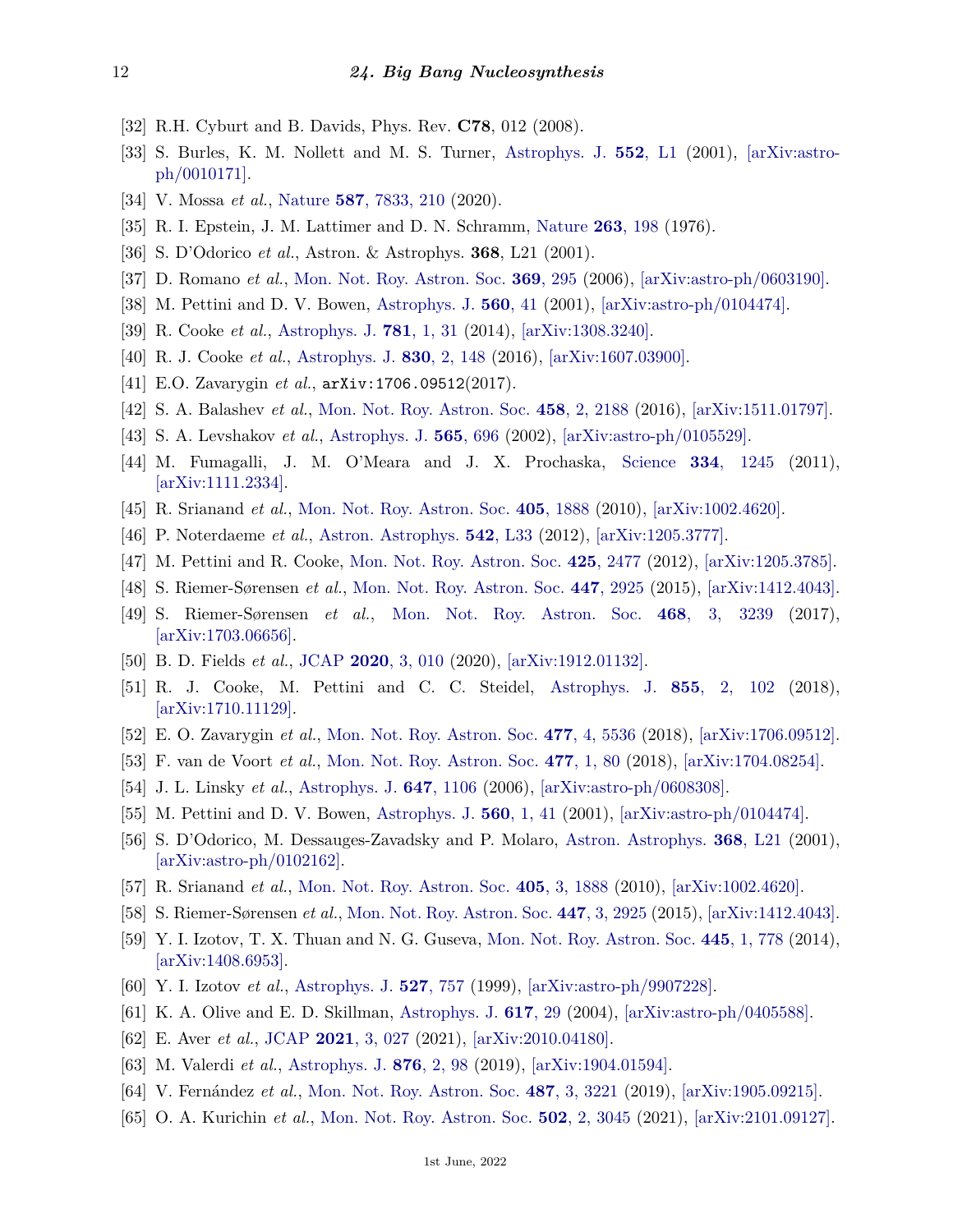- <span id="page-12-1"></span>[66] T. Hsyu *et al.*, [Astrophys. J.](http://doi.org/10.3847/1538-4357/ab91af) **896**[, 1, 77](http://doi.org/10.3847/1538-4357/ab91af) (2020), [\[arXiv:2005.12290\].](https://arxiv.org/abs/2005.12290)
- <span id="page-12-0"></span>[67] M. Valerdi, A. Peimbert and M. Peimbert, [Mon. Not. Roy. Astr. Soc.](http://doi.org/10.1093/mnras/stab1543) **505**[, 3, 3624](http://doi.org/10.1093/mnras/stab1543) (2021), [\[arXiv:2105.12260\].](https://arxiv.org/abs/2105.12260)
- <span id="page-12-2"></span>[68] D. S. Aguado *et al.*, [Astrophys. J. Lett.](http://doi.org/10.3847/2041-8213/ab1076) **874**[, 2, L21](http://doi.org/10.3847/2041-8213/ab1076) (2019), [\[arXiv:1904.04892\].](https://arxiv.org/abs/1904.04892)
- <span id="page-12-3"></span>[69] M. Spite and F. Spite, Nature **297**, 483 (1982).
- [70] E. Vangioni-Flam *et al.*, [New Astron.](http://doi.org/10.1016/S1384-1076(99)00015-9) **4**[, 245](http://doi.org/10.1016/S1384-1076(99)00015-9) (1999), [\[arXiv:astro-ph/9811327\].](https://arxiv.org/abs/astro-ph/9811327)
- <span id="page-12-11"></span>[71] S. G. Ryan *et al.*, [Astrophys. J.](http://doi.org/10.1086/312492) **530**[, L57](http://doi.org/10.1086/312492) (2000), [\[arXiv:astro-ph/9905211\].](https://arxiv.org/abs/astro-ph/9905211)
- <span id="page-12-4"></span>[72] P. Bonifacio and P. Molaro, [Mon. Not. Roy. Astron. Soc.](http://doi.org/10.1093/mnras/285.4.847) **285**[, 847](http://doi.org/10.1093/mnras/285.4.847) (1997), [\[arXiv:astro](https://arxiv.org/abs/astro-ph/9611043)[ph/9611043\].](https://arxiv.org/abs/astro-ph/9611043)
- <span id="page-12-5"></span>[73] R. Rebolo, P. Molaro and J. E. Beckman, Astron. Astrophys. **192**, 192 (1988).
- <span id="page-12-6"></span>[74] P. Bonifacio *et al.*, Astron. & Astrophys. **462**, 851 (2007).
- <span id="page-12-9"></span>[75] W. Aoki *et al.*, [Astrophys. J.](http://doi.org/10.1088/0004-637X/698/2/1803) **698**[, 1803](http://doi.org/10.1088/0004-637X/698/2/1803) (2009), [\[arXiv:0904.1448\].](https://arxiv.org/abs/0904.1448)
- <span id="page-12-7"></span>[76] L. Sbordone *et al.*, Astron. & Astrophys. **522**, A26 (2010).
- <span id="page-12-8"></span>[77] P. Bonifacio *et al.*, [Astron. Astrophys.](http://doi.org/10.1051/0004-6361/201732320) **612**[, A65](http://doi.org/10.1051/0004-6361/201732320) (2018), [\[arXiv:1801.03935\].](https://arxiv.org/abs/1801.03935)
- <span id="page-12-12"></span><span id="page-12-10"></span>[78] M.H. Pinsonneault *et al.*, Astrophys. J. **574**, 389 (2002).
- <span id="page-12-13"></span>[79] A. J. Korn *et al.*, [Nature](http://doi.org/10.1038/nature05011) **442**[, 657](http://doi.org/10.1038/nature05011) (2006), [\[arXiv:astro-ph/0608201\].](https://arxiv.org/abs/astro-ph/0608201)
- [80] R. Cayrel *et al.*, Astron. & Astrophys. **473**, L37 (2007).
- <span id="page-12-14"></span>[81] D. S. Balser and T. M. Bania, [Astrophys. J.](http://doi.org/10.3847/1538-3881/aaeb2b) **156**[, 6, 280](http://doi.org/10.3847/1538-3881/aaeb2b) (2018), [\[arXiv:1810.09422\].](https://arxiv.org/abs/1810.09422)
- <span id="page-12-16"></span><span id="page-12-15"></span>[82] H. Reeves *et al.*, [Astrophys. J.](http://doi.org/10.1086/151928) **179**[, 909](http://doi.org/10.1086/151928) (1973).
- [83] M. Fukugita and P. J. E. Peebles, [Astrophys. J.](http://doi.org/10.1086/425155) **616**[, 643](http://doi.org/10.1086/425155) (2004), [\[arXiv:astro-ph/0406095\].](https://arxiv.org/abs/astro-ph/0406095)
- <span id="page-12-17"></span>[84] R. Cen and J. P. Ostriker, [Astrophys. J.](http://doi.org/10.1086/306949) **[514](http://doi.org/10.1086/306949)**, 1 (1999), [\[arXiv:astro-ph/9806281\].](https://arxiv.org/abs/astro-ph/9806281)
- <span id="page-12-18"></span>[85] G. Jungman *et al.*, [Phys. Rev.](http://doi.org/10.1103/PhysRevD.54.1332) **D54**[, 1332](http://doi.org/10.1103/PhysRevD.54.1332) (1996), [\[arXiv:astro-ph/9512139\].](https://arxiv.org/abs/astro-ph/9512139)
- <span id="page-12-19"></span>[86] Planck Collaboration *et al.*, arXiv e-prints arXiv:1807.06209 (2018), [\[arXiv:1807.06209\].](https://arxiv.org/abs/1807.06209)
- <span id="page-12-20"></span>[87] P.A.R. Ade *et al.*, Astron. & Astrophys. **594**, A13 (2016).
- <span id="page-12-21"></span>[88] G. Steigman, D. N. Schramm and J. E. Gunn, [Phys. Lett.](http://doi.org/10.1016/0370-2693(77)90176-9) **B66**[, 202](http://doi.org/10.1016/0370-2693(77)90176-9) (1977), [,159(1977)].
- <span id="page-12-22"></span>[89] B. D. Fields *et al.*, [JCAP](http://doi.org/10.1088/1475-7516/2020/11/E02) **2020**[, 11, E02](http://doi.org/10.1088/1475-7516/2020/11/E02) (2020).
- <span id="page-12-23"></span>[90] E. Lisi, S. Sarkar and F. L. Villante, [Phys. Rev.](http://doi.org/10.1103/PhysRevD.59.123520) **D59**[, 123520](http://doi.org/10.1103/PhysRevD.59.123520) (1999), [\[hep-ph/9901404\].](https://arxiv.org/abs/hep-ph/9901404)
- <span id="page-12-24"></span>[91] R. Trotta and S. H. Hansen, [Phys. Rev.](http://doi.org/10.1103/PhysRevD.69.023509) **D69**[, 023509](http://doi.org/10.1103/PhysRevD.69.023509) (2004), [\[arXiv:astro-ph/0306588\].](https://arxiv.org/abs/astro-ph/0306588)
- <span id="page-12-25"></span>[92] R. H. Cyburt, B. D. Fields and K. A. Olive, [Phys. Lett.](http://doi.org/10.1016/j.physletb.2003.06.026) **[B567](http://doi.org/10.1016/j.physletb.2003.06.026)**, 227 (2003), [\[arXiv:astro](https://arxiv.org/abs/astro-ph/0302431)[ph/0302431\].](https://arxiv.org/abs/astro-ph/0302431)
- <span id="page-12-26"></span>[93] P. Molaro, G. Cescutti and X. Fu, [Mon. Not. Roy. Astron. Soc.](http://doi.org/10.1093/mnras/staa1653) **496**[, 3, 2902](http://doi.org/10.1093/mnras/staa1653) (2020), [\[arXiv:2006.00787\].](https://arxiv.org/abs/2006.00787)
- <span id="page-12-27"></span>[94] J. D. Simpson *et al.*, [Mon. Not. Roy. Astron. Soc.](http://doi.org/10.1093/mnras/stab2012) (2021).
- <span id="page-12-28"></span>[95] R. H. Cyburt *et al.*, [JCAP](http://doi.org/10.1088/1475-7516/2013/05/014) **[1305](http://doi.org/10.1088/1475-7516/2013/05/014)**, 014 (2013), [\[arXiv:1303.0574\].](https://arxiv.org/abs/1303.0574)
- [96] N. Chakraborty, B. D. Fields and K. A. Olive, [Phys. Rev.](http://doi.org/10.1103/PhysRevD.83.063006) **D83**[, 063006](http://doi.org/10.1103/PhysRevD.83.063006) (2011), [\[arXiv:1011.0722\].](https://arxiv.org/abs/1011.0722)
- <span id="page-12-29"></span>[97] C. Broggini *et al.*, [JCAP](http://doi.org/10.1088/1475-7516/2012/06/030) **[1206](http://doi.org/10.1088/1475-7516/2012/06/030)**, 030 (2012), [\[arXiv:1202.5232\].](https://arxiv.org/abs/1202.5232)
- <span id="page-12-30"></span>[98] P. D. O'Malley *et al.*, [Phys. Rev.](http://doi.org/10.1103/PhysRevC.84.042801) **C84**[, 042801](http://doi.org/10.1103/PhysRevC.84.042801) (2011).
- [99] F. Hammache *et al.*, [Phys. Rev.](http://doi.org/10.1103/PhysRevC.88.062802) **C88**[, 6, 062802](http://doi.org/10.1103/PhysRevC.88.062802) (2013), [\[arXiv:1312.0894\].](https://arxiv.org/abs/1312.0894)
- <span id="page-12-31"></span>[100] M. W. Paris *et al.*, [Nucl. Data Sheets](http://doi.org/10.1016/j.nds.2014.07.041) **120**[, 184](http://doi.org/10.1016/j.nds.2014.07.041) (2014), [\[arXiv:1304.3153\].](https://arxiv.org/abs/1304.3153)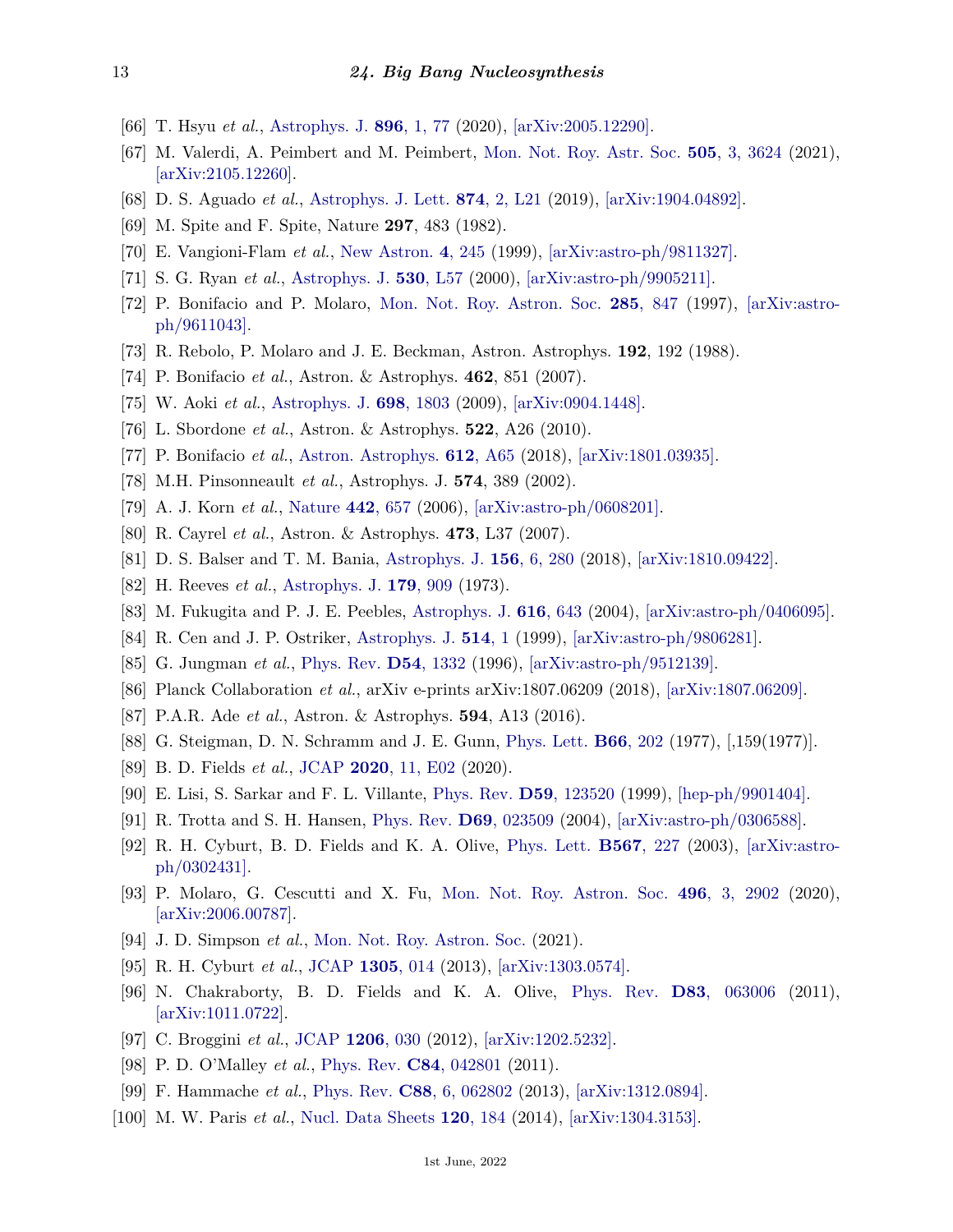- <span id="page-13-0"></span>[101] P. Molaro *et al.*, Memorie della Soc. Astronomica Italiana Supp. **22**, 233 (2012).
- <span id="page-13-3"></span>[102] X. Fu *et al.*, Mon. Not. R. Astron. Soc **452**, 325 (2015).
- <span id="page-13-1"></span>[103] O. Richard, G. Michaud and J. Richer, [Astrophys. J.](http://doi.org/10.1086/426470) **619**[, 538](http://doi.org/10.1086/426470) (2005), [\[arXiv:astro](https://arxiv.org/abs/astro-ph/0409672)[ph/0409672\].](https://arxiv.org/abs/astro-ph/0409672)
- <span id="page-13-4"></span><span id="page-13-2"></span>[104] X. Gao *et al.*, [Mon. Not. Roy. Astron. Soc.](http://doi.org/10.1093/mnrasl/slaa109) **497**[, 1, L30](http://doi.org/10.1093/mnrasl/slaa109) (2020), [\[arXiv:2006.05173\].](https://arxiv.org/abs/2006.05173)
- <span id="page-13-5"></span>[105] J. C. Howk *et al.*, [Nature](http://doi.org/10.1038/nature11407) **489**[, 7414, 121](http://doi.org/10.1038/nature11407) (2012), [\[arXiv:1207.3081\].](https://arxiv.org/abs/1207.3081)
- <span id="page-13-6"></span>[106] K. Jedamzik and J. B. Rehm, [Phys. Rev.](http://doi.org/10.1103/PhysRevD.64.023510) **D64**[, 023510](http://doi.org/10.1103/PhysRevD.64.023510) (2001), [\[arXiv:astro-ph/0101292\].](https://arxiv.org/abs/astro-ph/0101292)
- [107] D. J. Fixsen *et al.*, [Astrophys. J.](http://doi.org/10.1086/178173) **473**[, 576](http://doi.org/10.1086/178173) (1996), [\[arXiv:astro-ph/9605054\].](https://arxiv.org/abs/astro-ph/9605054)
- <span id="page-13-7"></span>[108] M. Kawasaki, K. Kohri and T. Moroi, [Phys. Rev.](http://doi.org/10.1103/PhysRevD.71.083502) **D71**[, 083502](http://doi.org/10.1103/PhysRevD.71.083502) (2005), [\[arXiv:astro](https://arxiv.org/abs/astro-ph/0408426)[ph/0408426\].](https://arxiv.org/abs/astro-ph/0408426)
- <span id="page-13-8"></span>[109] K. Jedamzik, [Phys. Rev.](http://doi.org/10.1103/PhysRevD.70.063524) **D70**[, 063524](http://doi.org/10.1103/PhysRevD.70.063524) (2004), [\[arXiv:astro-ph/0402344\].](https://arxiv.org/abs/astro-ph/0402344)
- <span id="page-13-9"></span>[110] A. Goudelis, M. Pospelov and J. Pradler, [Phys. Rev. Lett.](http://doi.org/10.1103/PhysRevLett.116.211303) **116**[, 21, 211303](http://doi.org/10.1103/PhysRevLett.116.211303) (2016), [\[arXiv:1510.08858\].](https://arxiv.org/abs/1510.08858)
- <span id="page-13-10"></span>[111] J. D. Barrow, [Phys. Rev.](http://doi.org/10.1103/PhysRevD.35.1805) **D35**[, 1805](http://doi.org/10.1103/PhysRevD.35.1805) (1987).
- <span id="page-13-17"></span>[112] B. A. Campbell and K. A. Olive, [Phys. Lett.](http://doi.org/10.1016/0370-2693(94)01652-S) **[B345](http://doi.org/10.1016/0370-2693(94)01652-S)**, 429 (1995), [\[hep-ph/9411272\].](https://arxiv.org/abs/hep-ph/9411272)
- [113] L. Bergstrom, S. Iguri and H. Rubinstein, [Phys. Rev.](http://doi.org/10.1103/PhysRevD.60.045005) **D60**[, 045005](http://doi.org/10.1103/PhysRevD.60.045005) (1999), [\[arXiv:astro](https://arxiv.org/abs/astro-ph/9902157)[ph/9902157\].](https://arxiv.org/abs/astro-ph/9902157)
- [114] V. V. Flambaum and E. V. Shuryak, [Phys. Rev.](http://doi.org/10.1103/PhysRevD.65.103503) **D65**[, 103503](http://doi.org/10.1103/PhysRevD.65.103503) (2002), [\[hep-ph/0201303\].](https://arxiv.org/abs/hep-ph/0201303)
- [115] A. Coc *et al.*, [Phys. Rev.](http://doi.org/10.1103/PhysRevD.76.023511) **D76**[, 023511](http://doi.org/10.1103/PhysRevD.76.023511) (2007), [\[arXiv:astro-ph/0610733\].](https://arxiv.org/abs/astro-ph/0610733)
- [116] J. C. Berengut *et al.*, [Phys. Rev.](http://doi.org/10.1103/PhysRevD.87.085018) **D87**[, 8, 085018](http://doi.org/10.1103/PhysRevD.87.085018) (2013), [\[arXiv:1301.1738\].](https://arxiv.org/abs/1301.1738)
- <span id="page-13-11"></span>[117] C. J. A. P. Martins, [Astron. Astrophys.](http://doi.org/10.1051/0004-6361/202039605) **646**[, A47](http://doi.org/10.1051/0004-6361/202039605) (2021), [\[arXiv:2012.10505\].](https://arxiv.org/abs/2012.10505)
- <span id="page-13-12"></span>[118] Z. Hou *et al.*, [Phys. Rev.](http://doi.org/10.1103/PhysRevD.87.083008) **D87**[, 083008](http://doi.org/10.1103/PhysRevD.87.083008) (2013), [\[arXiv:1104.2333\].](https://arxiv.org/abs/1104.2333)
- <span id="page-13-13"></span>[119] R. Keisler *et al.*, [Astrophys. J.](http://doi.org/10.1088/0004-637X/743/1/28) **[743](http://doi.org/10.1088/0004-637X/743/1/28)**, 28 (2011), [\[arXiv:1105.3182\].](https://arxiv.org/abs/1105.3182)
- <span id="page-13-14"></span>[120] J. Hamann *et al.*, [Phys. Rev. Lett.](http://doi.org/10.1103/PhysRevLett.105.181301) **105**[, 181301](http://doi.org/10.1103/PhysRevLett.105.181301) (2010), [\[arXiv:1006.5276\].](https://arxiv.org/abs/1006.5276)
- <span id="page-13-15"></span>[121] K. Akita and M. Yamaguchi, [JCAP](http://doi.org/10.1088/1475-7516/2020/08/012) **2020**[, 8, 012](http://doi.org/10.1088/1475-7516/2020/08/012) (2020), [\[arXiv:2005.07047\].](https://arxiv.org/abs/2005.07047)
- [122] J. Froustey, C. Pitrou and M. C. Volpe, [JCAP](http://doi.org/10.1088/1475-7516/2020/12/015) **2020**[, 12, 015](http://doi.org/10.1088/1475-7516/2020/12/015) (2020), [\[arXiv:2008.01074\].](https://arxiv.org/abs/2008.01074)
- <span id="page-13-16"></span>[123] J. J. Bennett *et al.*, [JCAP](http://doi.org/10.1088/1475-7516/2021/04/073) **04**[, 073](http://doi.org/10.1088/1475-7516/2021/04/073) (2021), [\[arXiv:2012.02726\].](https://arxiv.org/abs/2012.02726)
- <span id="page-13-18"></span>[124] F. S. Accetta, L. M. Krauss and P. Romanelli, [Phys. Lett.](http://doi.org/10.1016/0370-2693(90)90029-6) **[B248](http://doi.org/10.1016/0370-2693(90)90029-6)**, 146 (1990).
- [125] K. M. Nollett and R. E. Lopez, [Phys. Rev.](http://doi.org/10.1103/PhysRevD.66.063507) **D66**[, 063507](http://doi.org/10.1103/PhysRevD.66.063507) (2002), [\[arXiv:astro-ph/0204325\].](https://arxiv.org/abs/astro-ph/0204325)
- <span id="page-13-19"></span>[126] C. Bambi, M. Giannotti and F. L. Villante, [Phys. Rev.](http://doi.org/10.1103/PhysRevD.71.123524) **D71**[, 123524](http://doi.org/10.1103/PhysRevD.71.123524) (2005), [\[arXiv:astro](https://arxiv.org/abs/astro-ph/0503502)[ph/0503502\].](https://arxiv.org/abs/astro-ph/0503502)
- <span id="page-13-20"></span>[127] E. W. Kolb, M. J. Perry and T. P. Walker, [Phys. Rev.](http://doi.org/10.1103/PhysRevD.33.869) **D33**[, 869](http://doi.org/10.1103/PhysRevD.33.869) (1986).
- <span id="page-13-21"></span>[128] A. Coc *et al.*, [Phys. Rev.](http://doi.org/10.1103/PhysRevD.73.083525) **D73**[, 083525](http://doi.org/10.1103/PhysRevD.73.083525) (2006), [\[arXiv:astro-ph/0601299\].](https://arxiv.org/abs/astro-ph/0601299)
- <span id="page-13-22"></span>[129] K. A. Olive, D. N. Schramm and G. Steigman, [Nucl. Phys.](http://doi.org/10.1016/0550-3213(81)90065-1) **[B180](http://doi.org/10.1016/0550-3213(81)90065-1)**, 497 (1981).
- <span id="page-13-23"></span>[130] J. R. Ellis *et al.*, [Phys. Lett.](http://doi.org/10.1016/0370-2693(86)91301-8) **[167B](http://doi.org/10.1016/0370-2693(86)91301-8)**, 457 (1986).
- <span id="page-13-24"></span>[131] L. M. Krauss, J. Terning and T. Appelquist, [Phys. Rev. Lett.](http://doi.org/10.1103/PhysRevLett.71.823) **71**[, 823](http://doi.org/10.1103/PhysRevLett.71.823) (1993), [\[hep](https://arxiv.org/abs/hep-ph/9305265)[ph/9305265\].](https://arxiv.org/abs/hep-ph/9305265)
- <span id="page-13-25"></span>[132] J. A. Morgan, [Phys. Lett.](http://doi.org/10.1016/0370-2693(81)90868-6) **[102B](http://doi.org/10.1016/0370-2693(81)90868-6)**, 247 (1981).
- <span id="page-13-26"></span>[133] E. W. Kolb, M. S. Turner and T. P. Walker, [Phys. Rev.](http://doi.org/10.1103/PhysRevD.34.2197) **D34**[, 2197](http://doi.org/10.1103/PhysRevD.34.2197) (1986).
- [134] J. A. Grifols and E. Masso, [Mod. Phys. Lett.](http://doi.org/10.1142/S0217732387000276) **A2**[, 205](http://doi.org/10.1142/S0217732387000276) (1987).